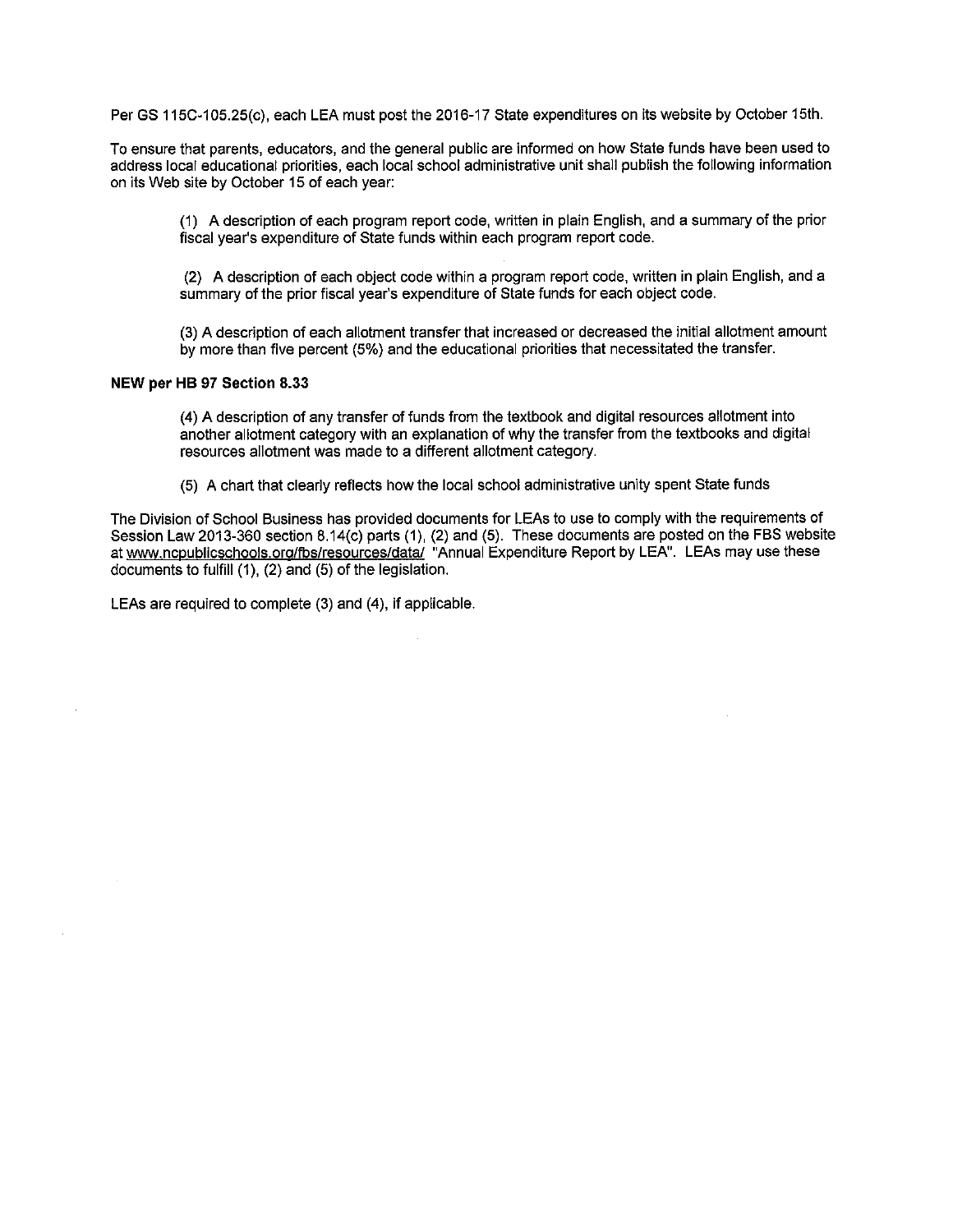## Description of Program Report Codes Used in Expenditure of State Funds 2016-17

### **Program Report Codes (PRC)**

A program report code (PRC) is an accounting term and is used for the allocation and accounting of funds. The PRCs (allocations) may change from year to year depending on the actions of the General Assembly, whereby they may add new programs or discontinue old programs.

The Highlights of Public School Funding provide a summary of the types of funding provided to school districts and the formulae used for distribution of the major appropriations.

Please see the Allotment Policy Manual for more information on each of the items listed below.

#### **Classroom Teachers** 001

Guaranteed funding for salaries and benefits for classroom teachers. Individuals funded from this allotment must have a NC educator license and spend a majority of the school day providing classroom instruction to students. The individual shall not be assigned to administrative duties in the central office.

#### 002 **Central Office Administration**

Funds salary and benefits for personnel including: Superintendent, Associate and Assistant Superintendents, Directors/Supervisors/Coordinators, Finance Officers, School **Nutrition (Child Nutrition) Supervisors/Managers, Community Schools** Coordinators/Directors, Athletic Trainers, Health Education Coordinators, Maintenance Supervisors, and Transportation Directors.

#### 003 **Non-Instructional Support Personnel**

Funding for non-instructional support personnel and associated benefits. These funds may be used at the central office or at individual schools. The funds may be used for positions such as: clerical assistants, custodians, substitutes, liability insurance, and **Textbook Commission clerical assistants.** 

#### **School Building Administration** 005

Guaranteed funding for salaries including benefits for principals and assistant principal positions. School districts are funded one principal position for each eligible school.

#### 007 Instructional Support Personnel - Certified

Guaranteed funding for salaries and benefits for certified instructional support personnel. Positions in this category include school counselors, social workers, media coordinators, psychologists, speech language pathologists, technology facilitators. The funding shall not be used for administrators, coordinators, supervisors, or directors.

#### 009 **Non Contributory Employee Benefits**

Guaranteed funding for longevity, annual leave payout and short term disability for state funded public school employees.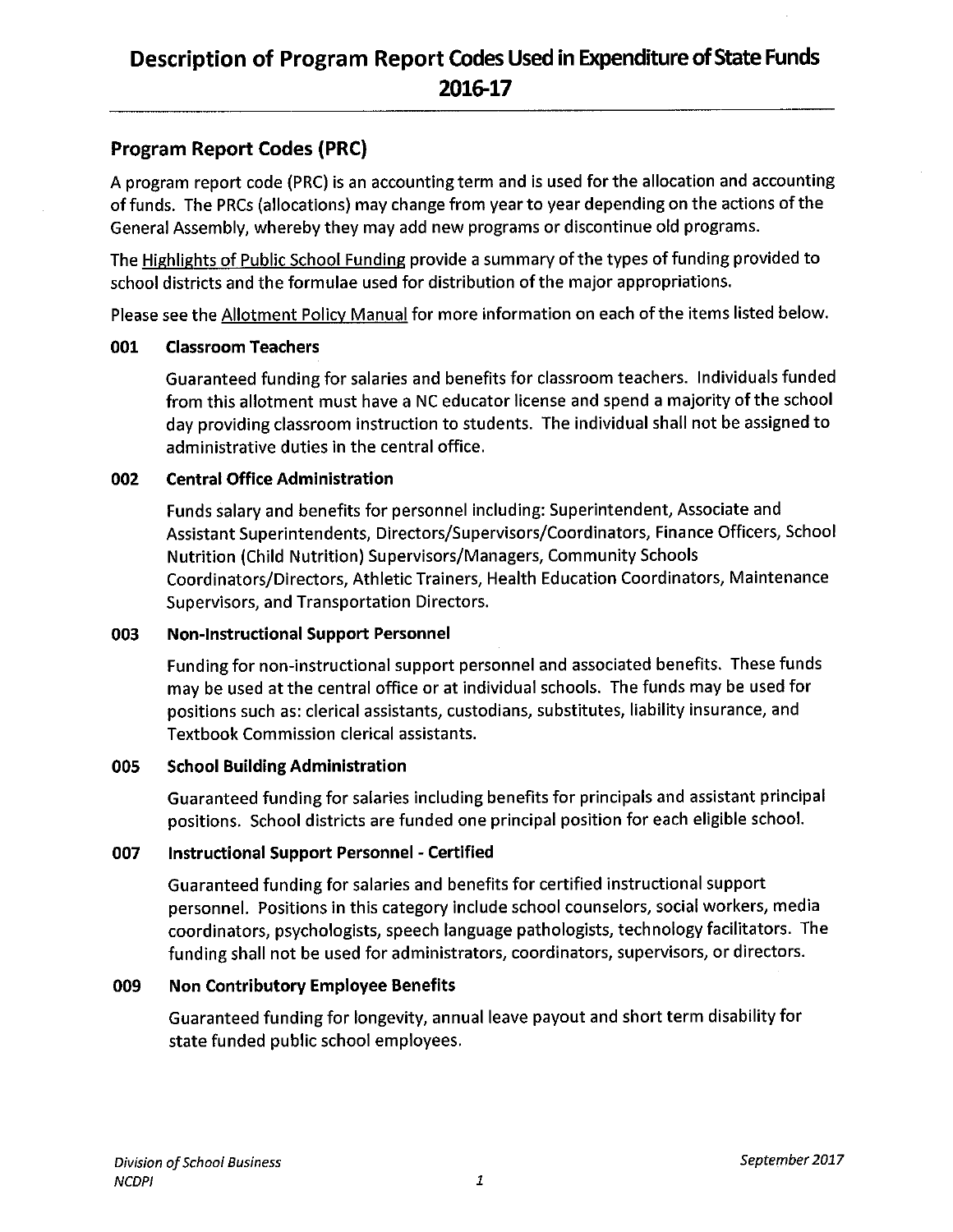#### 010 **Dollars for Certified Personnel**

A separate account into which school districts may transfer funds from other programs to pay for certified personnel.

#### 011 **NBPTS Educational Leave**

Funding for 3 days educational leave for teachers registered for National Board of Professional Teaching Standards certification.

#### 012 **Driver Training**

Funding for driver education for all eligible persons. School districts must serve all students enrolled in a public or private high school (including charter schools) and home school students residing within the LEA boundaries, who have not previously enrolled in the program.

#### 013 **Career Technical Education - Months of Employment**

Guaranteed funding for employment of career technical education teachers.

#### **Career Technical Education - Program Support Funds** 014

Funds to support the vocational education (career technical education) program e.g. instructional materials, equipment etc.

#### 015 **School Technology Fund**

Funding to school districts for the development and implementation of a local school technology plan.

#### 016 **Summer Reading Camps**

Funds for school districts to develop and implement summer reading camps for students who are not proficient in reading, as outlined in the Excellent Schools Act.

#### 018 **State Employee Severance Payments**

Funding for health insurance premiums for state funded personnel who were subject to a reduction in force.

#### 019 **Small County Supplemental Funding**

Supplemental funds for school systems that have a small student population. County school districts with less than 3,201 student membership were entitled to the supplemental funding. School systems which received these funds and are now ineligible due to a higher than 3,200 membership are phased out of the funding over five years. City school districts are not eligible.

#### **Foreign Exchange Teachers** 020

Separate account into which school districts may transfer state funded teacher positions to cover a contract for an international faculty exchange teacher.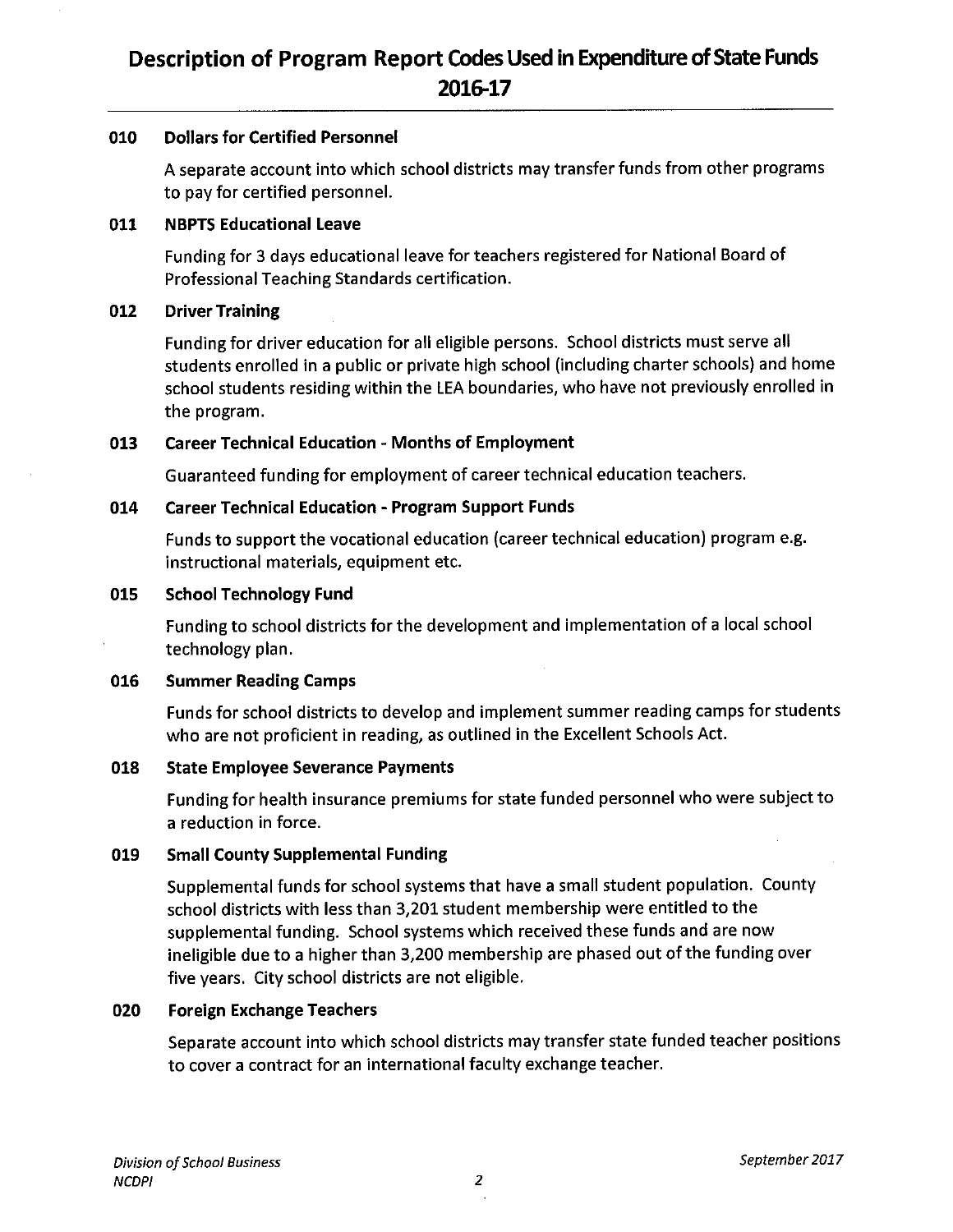#### 021 **Military Differential Pay**

Funding for state funded public school employee military differential pay. Employees called to active military duty, whose military basic pay is less than the pay they received in the public schools, receive the difference in pay while on active military duty.

#### 022 **Advanced Teaching Roles**

Competitive State grant to develop and support highly effective teachers and to increase the access to effective and highly-effective teachers for students in lowachieving and high-poverty schools relative to their higher-achieving and lower-poverty peers.

#### 024 **Disadvantaged Student Supplemental Funding**

Supplemental funding to address the capacity needs of school districts to meet the needs of disadvantaged students. The funds may only be used to:

- 1. Provide instructional positions or instructional support positions and/or professional development
- 2. Provide intensive in-school and/or after school remediation;
- 3. Purchase diagnostic software and progress-monitoring tools;
- 4. Provide funds for teacher bonuses and supplements.

#### 025 **Indian Gaming**

Carryover funding from the Indian Gaming Education Revenue Fund, generated by the Class III games on Indian Lands. These funds can be used for teachers, teacher assistants, instructional materials and textbooks.

Since 2013-14, these funds were directed by legislation to go to the School Technology Fund.

#### 027 **Teacher Assistants**

Funding for salaries and benefits for teacher assistants.

#### 029 **Behavioral Support**

Funding for Assaulting and Violent Children programs which provide appropriate educational programs to students under the age of 18 who suffer from emotional, mental, or neurological disabilities accompanied by violent or assaulting behavior. School districts request funds for specific students and funds are provided based on need.

#### 030 **Digital Learning**

Funds for school districts to deliver educator professional development related to Home Base systems. The Home Base related training must be focused on using digital and other instructional technologies to provide high-quality, integrated digital teaching and learning to all students, and acquiring quality digital content to enhance instruction.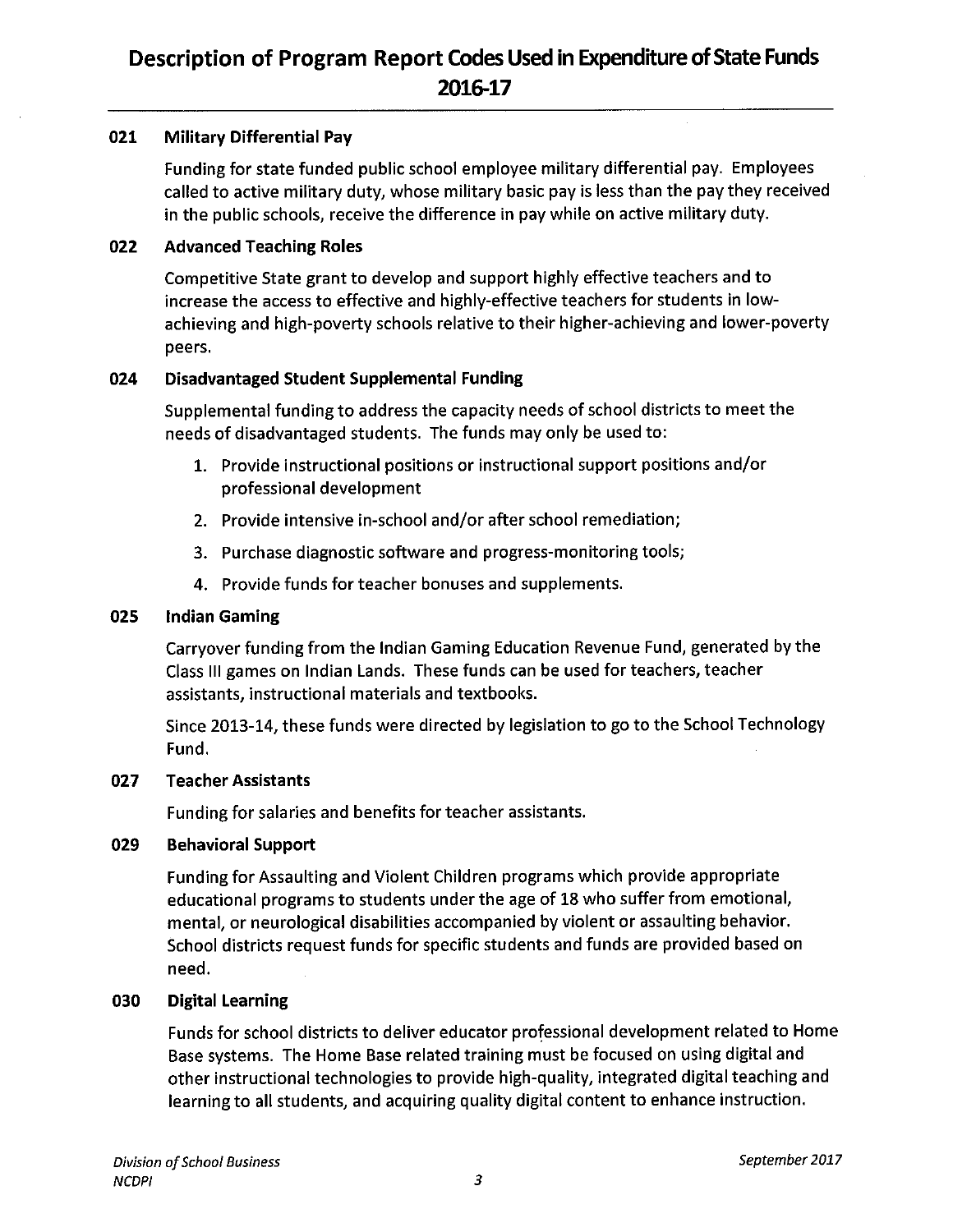#### 031 Low-Wealth Counties Supplemental Funding

Supplemental funds to school districts that are in a county that do not have the ability to generate revenue to support public schools at the state average level. The legislated formula considers county revenue from property tax and sales tax, per capita income and population density. The funding may be used for instructional purposes and clerical positions.

#### 032 **Children with Special Needs**

Funding for the special educational needs and related services of children with disabilities. These funds are to be used for: children with disabilities, preschool handicapped students, group homes, foster homes, or similar facilities.

#### 033 **Merit Bonus**

Legislated merit based bonuses for non-educators, including school based administrators, central office and noncertified personnel. Educators are not eligible. LEA determine the qualification

#### 034 Academically/intellectually Gifted

Funds allocated for academically or intellectually gifted student programs.

#### 037 **Restart Schools**

Program funds that have been transferred by the school district from other PRCs to be used for schools that have been approved as Restart Schools by the State Board of Education.

#### 039 **School Resource Officers**

Funding received through a grant application to employ and train school resource officers in elementary and middle schools. The State funds school resource officers for high schools in program report code 069 At Risk Student Services.

#### 040 **After-School Quality Improvement Grant Program**

New in 2014-15: Funding received through a grant application for school districts and non profit partners to administer after school learning programs for at risk students.

#### 041 **Panic Alarms**

Grant funds for panic alarm systems to school districts, regional schools and charter schools. Funds awarded based on need.

#### 042 **Child and Family Support Teams - School Nurses**

Funding for salary and fringe benefits for nationally certified school nurses to establish the School Based Child and Family Support Team Initiative at designated schools. The purpose of the initiative is to identify and coordinate appropriate community services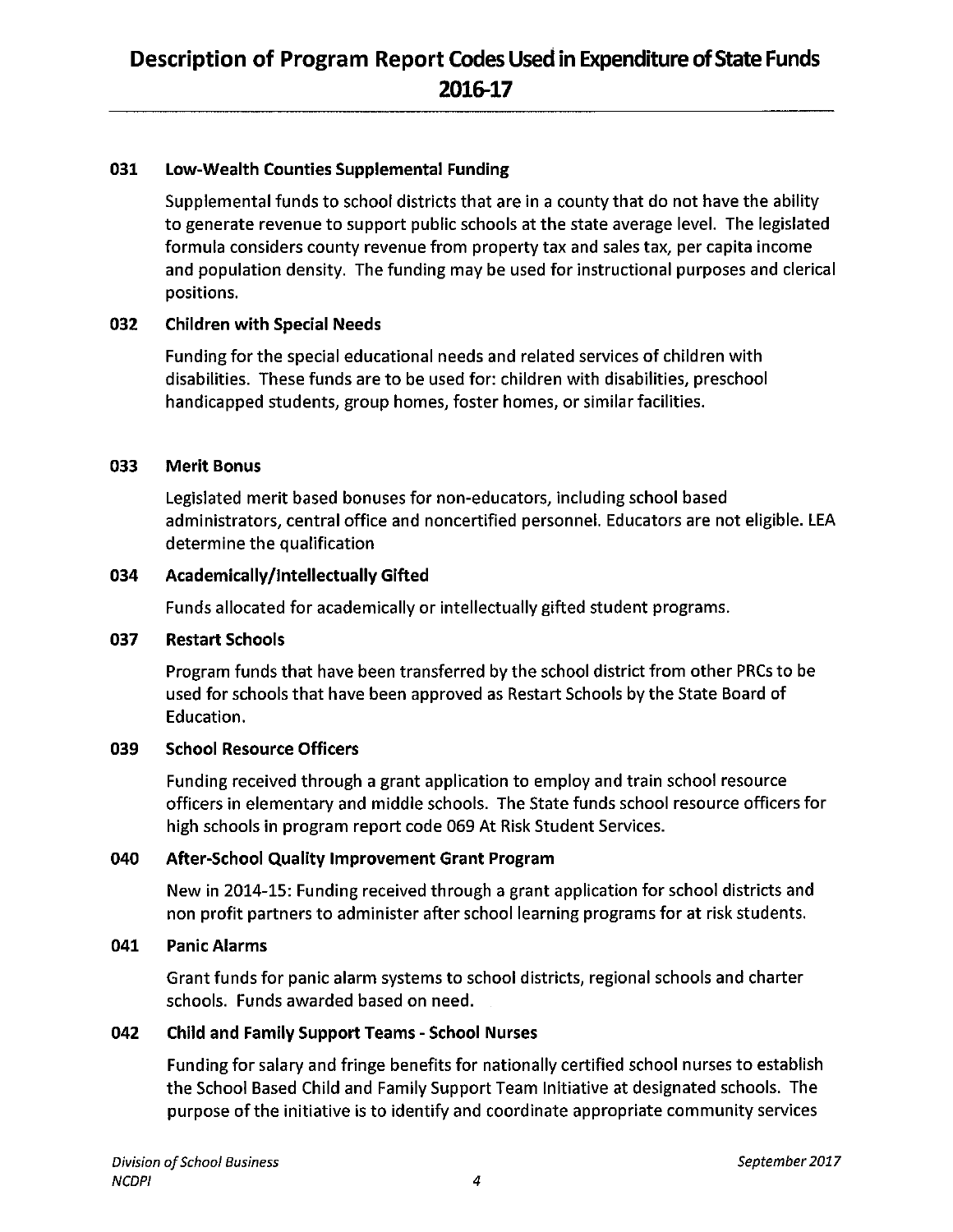## Description of Program Report Codes Used in Expenditure of State Funds 2016-17

and supports for children at risk of school failure or out-of-home placement in order to address the physical, social, legal, emotional, and developmental factors that affect academic performance.

#### 043 **Child and Family Support Teams - Social Workers and Other**

Funds to establish School-Based Child and Family Support Teams that will support children at-risk of school failure by coordinating services among educational and human service agencies working with the children and their families. This funding must be used to support the salary of the school social worker associated with the program and funding for other expenses for the social worker and school nurse.

#### 045 **Compensation Bonus (Legislated)**

Legislated one time 0.5% bonus to all state funded personnel. Teachers are not eligible for this bonus

#### 046 **Test Result Bonus**

Funds for teacher bonuses, based on student performance and test results. Legislation provides bonuses to reading teachers in 3<sup>rd</sup> grade, advanced placement teachers and **CTE** teachers.

#### 054 **Limited English Proficiency (LEP)**

Supplemental funding to school districts with students who have limited proficiency in the English language.

#### 055 **Cooperative Innovative High School**

Funding for the Cooperative Innovative High Schools (CIHS). The program is to create rigorous and relevant high school options that provide students with the opportunity and assistance to earn an associate degree or two year of college credit by the conclusion of the year after their senior year in high school. These funds shall be used to establish partnerships with specific high schools, two and four-year colleges and universities, and local employers.

#### 056 **Transportation of Pupils**

Funding for all transportation related expenses for "yellow bus" use for eligible school age (K-12) students for travel to and from school and between schools. This includes expenses for contract transportation when a school district finds it impracticable to furnish transportation by yellow bus for eligible school age (K-12) students for travel to and from school and between schools.

#### 061 **Classroom Materials/Instructional Supplies and Equipment**

Funding for Instructional Materials and Supplies, Instructional Equipment, and Testing Support.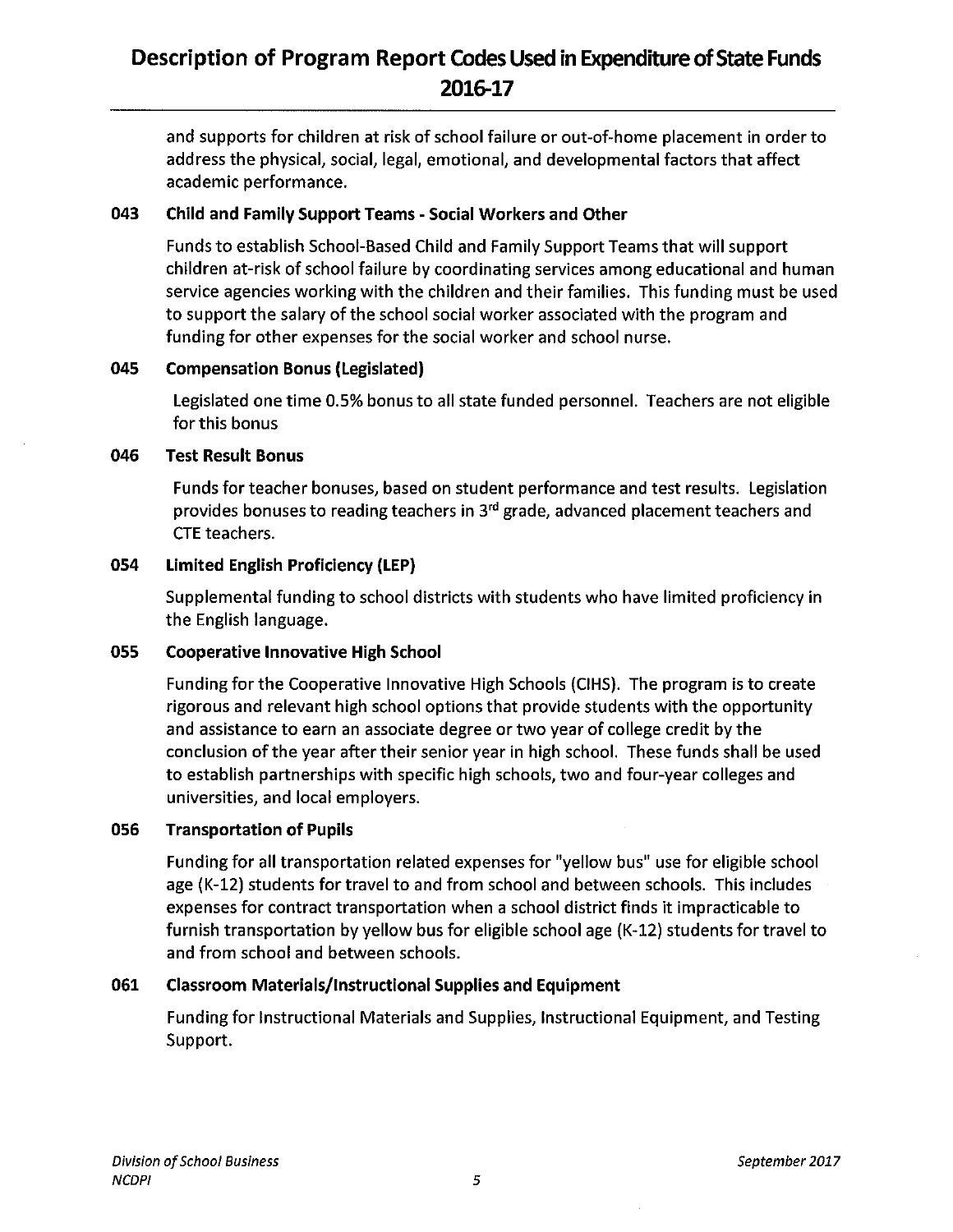### 063 Children with Special Needs - Special Funds / Developmental Day and Community **Residential**

Funding for the special educational needs and related services of Children with Disabilities ages 3 through 21 in community residential centers, developmental day care and special State reserve. Funds are provided based on need and are requested for specific students.

#### 066 **Assistant Principal Intern - Principal Fellows**

Funding for stipends to full-time students working on a Master's degree in school administration, who are serving in an approved intern principal fellows program.

#### 067 Assistant Principal Intern - Full Time MSA Student

Funding for stipends to full-time Master of School Administration students who are serving in an approved intern program.

#### 068 **Alternative Schools**

Expenditures for alternative schools funded from At Risk Student Services (PRC 069), including instructional positions, materials etc.

#### 069 **At-Risk Student Services**

Funding to identify students likely to drop out and to provide special alternative instructional programs for these at-risk students. Also provides funding for summer school instruction and transportation, remediation, alcohol and drug prevention, early intervention, safe schools, and preschool screening.

#### 073 **School Connectivity**

Funds to support the enhancement of the technology infrastructure for public schools.

#### 085 mClass Reading 3D

Funding to school districts and charters to purchase evaluation devices and kits to be used with diagnostic software (grades K-3).

#### 095 **Special Dollar Allotment**

Funds for the salary and benefits of selected teachers to work at designated school districts throughout the State in support of major State Board of Education initiatives such as school assistance, teacher inductions, technology assessment/training, and student improvement.

#### 096 **Special Position Allotment**

Funds for the salary and benefits of selected teachers to work on loan for designated school districts throughout the State in support of major State Board of Education initiatives such as school assistance, teacher inductions, technology assessment/training, and student improvement. Also provides funding for the Teacher of the Year position.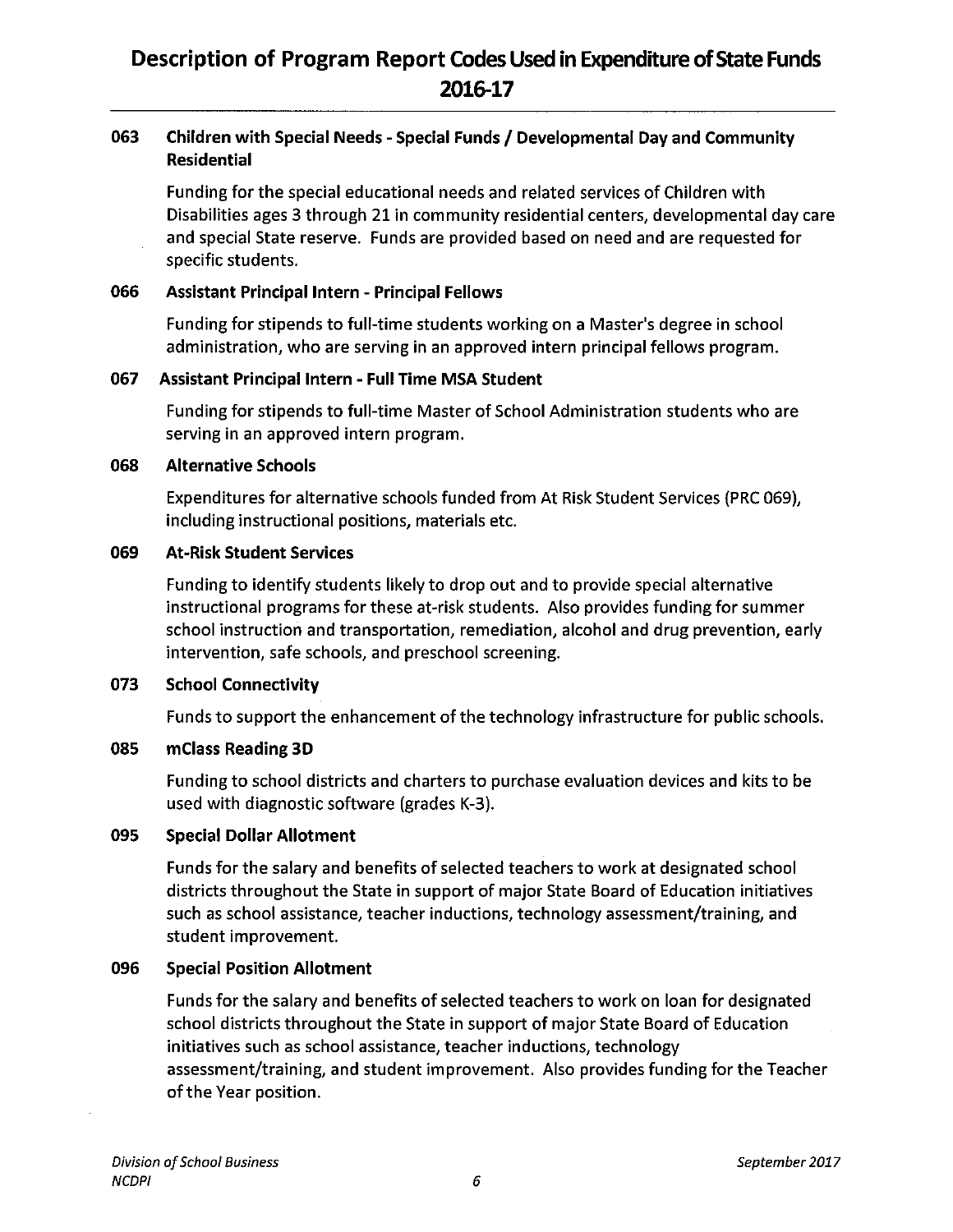### **Example 2001 - LEA 300 - David County Schools 2002 - 2003 - 2004 - 2004 - 2004 - 2004 - 2004 - 2004 - 2004 - 2004** Fiscal Year 2016-2017 Annual District Expenditures by PRC - as of 6/30/2017

|      | <b>PRC PRC Description Advisory Report Follows</b>          | Annual Expenditures      |
|------|-------------------------------------------------------------|--------------------------|
| 001  | <b>Classroom Teachers</b>                                   | 17,992.063               |
| 002  | Central Office Administration                               | 607 609                  |
| 003  | Non-Instructional Support Personnel                         | 2,175,023                |
| 005  | <b>School Building Administration</b>                       | 1,459.733                |
| 007  | Instructional Support Personnel (Certified)                 | 2,111.470                |
| 009  | Non-Contributory Employee Benefits                          | 416,670                  |
| 010  | Waivers for Allotments Converted to Dollars                 | 98.601                   |
| 011  | <b>NBTS Educational Leave</b>                               |                          |
| 012  | <b>Driver Training</b>                                      | 105.918                  |
| 013. | Career Technical Education - Months of Employment           | 2,018,017                |
| 014  | Career Technical Education - Program Support Funds          | 111,600                  |
| 015  | School Technology Fund                                      | 192,697                  |
| 016  | <b>Summer Reading Camps</b>                                 | 174.341                  |
| 018  | State Employee Severance Payments                           |                          |
| 019  | Small School Supplemental Funding                           |                          |
| 020  | Program Enhancement - Foreign Exchange Teachers             |                          |
| 021  | <b>Military Differential Pay</b>                            | ٠                        |
| 022  | <b>Advanced Teaching Roles</b>                              |                          |
| 024  | Disadvantaged Students Supplemental Funding                 | 190,277                  |
| 025  | State Indian Gaming Funds                                   |                          |
| 027  | <b>Teacher Assistants</b>                                   | 1,484.935                |
| 029  | <b>Behavioral Support</b>                                   | 104.688                  |
| 030  | <b>Digital Learning</b>                                     |                          |
| 031  | Low-Wealth Counties Supplemental Funding                    | 130.138                  |
| 032  | Children With Special Needs                                 | 3,600,904                |
| 033  | Merit Bonus                                                 | 64 925                   |
| 034  | Academically/Intellectually Gifted                          |                          |
| 037  | <b>Restart Schools</b>                                      |                          |
| 039. | <b>School Resource Officers</b>                             |                          |
| 040  | After-School Quality Improvement Grant Program              |                          |
| 041  | Panic Alarms                                                |                          |
| 042. | Child and Family Support Teams - School Nurses              |                          |
| 043  | Child and Family Support Teams - Social Workers and Other   |                          |
| 045  | Compensation Bonus (Legislated)                             | 31 358                   |
| 046. | <b>Test Result Bonus</b>                                    | 77 210                   |
| 054  | Limited English Proficiency (LEP)                           | 47 685                   |
| 055  | Cooperative Innovative High Schools (CIHS)                  | 316,646                  |
| 056  | <b>Transportation of Pupils</b>                             | 1,439.514                |
| 061  | Classroom Materials/Instructional Supplies & Equipment      | 380.283                  |
| 063  | Special Needs - Developmental Day and Community Residential | 389,123                  |
| 066  | Assistant Principal Intern - Principal Fellows              | 13.902                   |
| 067  | Assistant Principal Intern - Full Time MSA Student          |                          |
| 068  | <b>Alternative Programs and Schools</b>                     | 460,385                  |
| 069  | <b>At-Risk Student Services</b>                             | 593,653                  |
| 073  | <b>School Connectivity</b>                                  | 12,400                   |
| 085  | mClass Reading 3D                                           | 8,800                    |
| 095  | <b>Special Dollar Allotment</b>                             | $\blacksquare$           |
| 096  | Special Position Allotment                                  | $\overline{\phantom{a}}$ |
|      | <u>Total:</u>                                               | \$<br><u>36,810,568</u>  |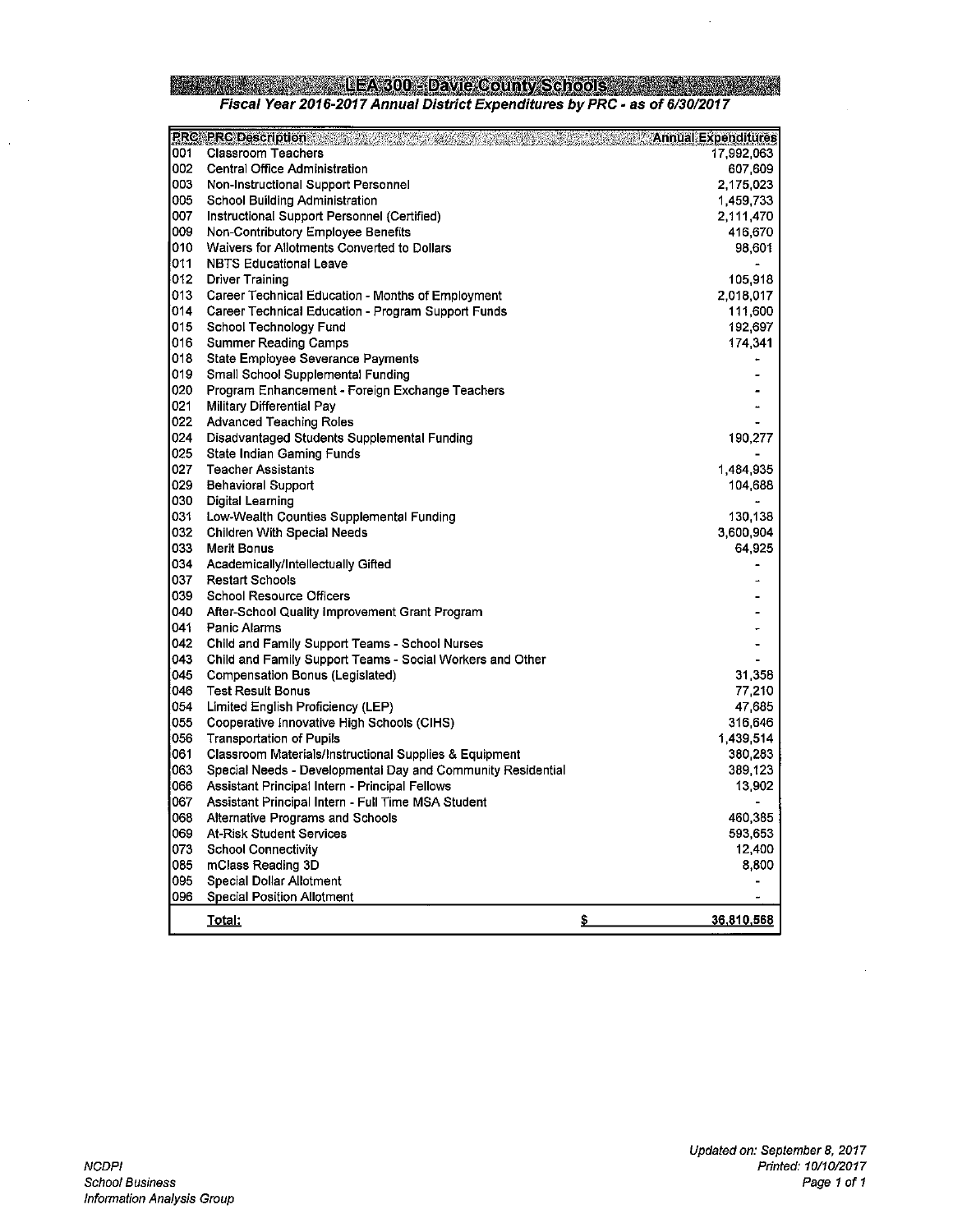### **Object Code Description**

Object Codes provide a description of the expenditure of a service or commodity. There are seven broad categories that are broken out in further detail.

- 100 **Salaries**
- 200 **Employer Provided Benefits**
- **Purchased Services** 300
- 400 **Supplies and Materials**
- 500 **Capital Outlay**
- 700 **Transfers**

### **SALARIES (100 series)**

Amounts paid to persons who are employed by the local school administrative unit in a permanent, temporary, or part-time position or one who substitutes for those in permanent positions.

### **ADMINISTRATIVE PERSONNEL**

#### 111 Superintendent

Salary of the person designated by a local board of education as the superintendent of the local school administrative unit.

#### 112 **Associate and Deputy Superintendent**

Salary of those designated by a local board of education as an associate superintendent of the local school administrative unit.

#### 113 Director and/or Supervisor

Salary of those assigned to direct or supervise staff members, a function, a program, or a supporting service. Salary of instructional support personnel, who provide services to the whole school district.

#### Principal/Headmaster 114

Salary of those holding a principal's certificate (or receiving approval from the state agency to serve as a provisional principal) and performing the duties of a principal in a school. Includes the highest position for a charter school.

#### 115 **Finance Officer**

Salary of the person who manages the fiscal operations of the local school administrative unit in the area of budgeting and financial accounting.

#### 116 **Assistant Principal**

Salary of licensed assistant principals, who have been designated by a local board of education to perform the duties of a non-teaching assistant principal.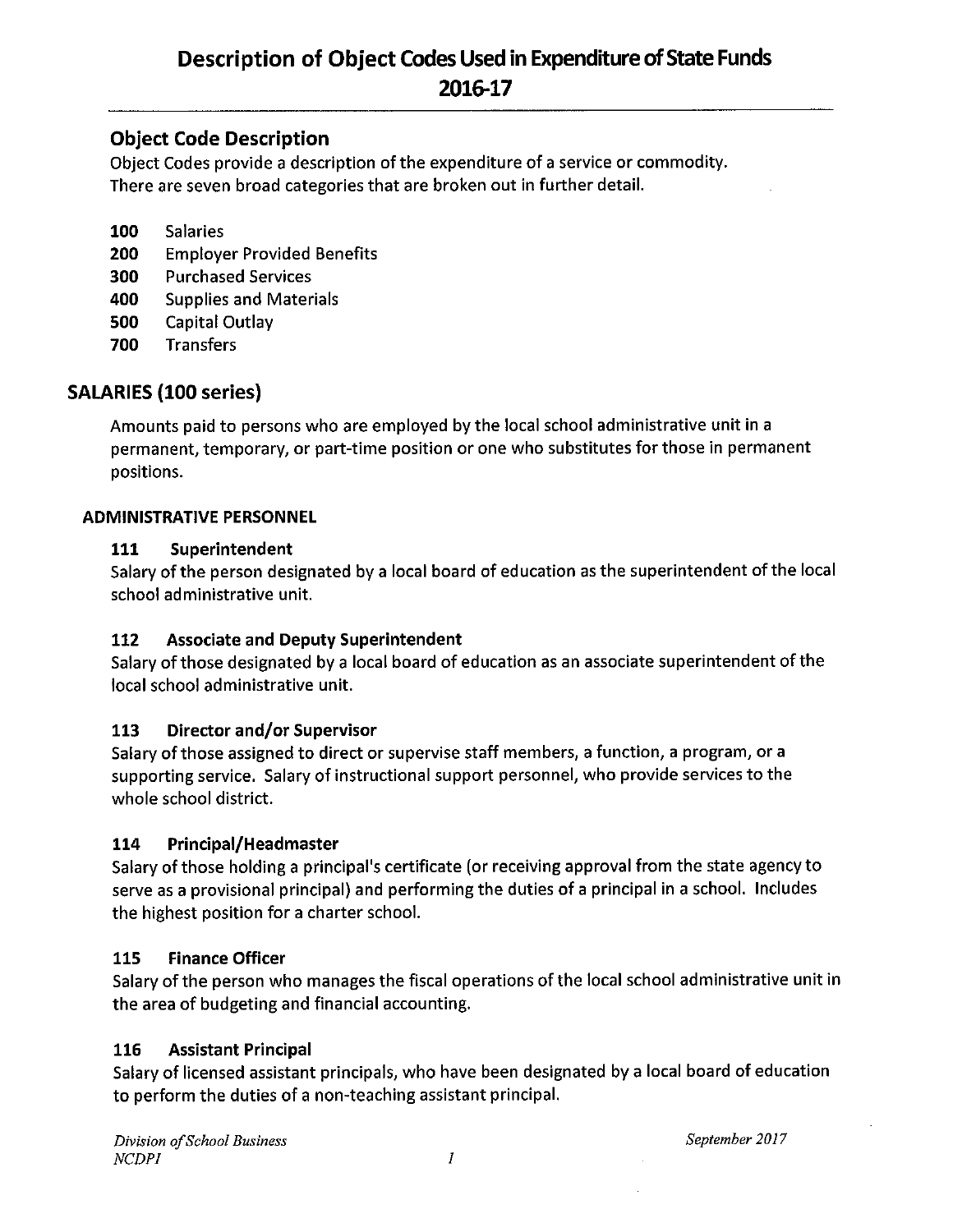#### **Other Assistant Principal Assignment** 117

Salary of those approved to participate in the Assistant Principal Intern - Principal Fellows program (PRC 066), Assistant Principal Intern - Full-time MSA Student program (PRC 067), and/or provisionally licensed assistant principals (PRC 005).

#### 118 **Assistant Superintendent**

Salary of those designated by a local board of education to perform the duties of an assistant superintendent of the local school administrative unit.

### **INSTRUCTIONAL PERSONNEL - CERTIFIED (120)**

### (This section is for positions requiring an educator license)

#### 121 **Teacher**

Salary of those certified to teach the standard course of studies and assigned to instruct pupils, not classified elsewhere: i.e. academic instruction and CTE. Includes any extended contract days for teacher duties and responsibilities.

#### 122 **Interim Teacher**

Salary of a teacher employed when a vacancy in a teaching position occurs.

#### 123 **JROTC Teacher**

Salary of those assigned to teach JROTC.

#### 124 International Faculty Exchange Teacher

Salary of foreign exchange teachers assigned to teach students.

#### 125 **New Teacher Orientation**

Salary of those attending assigned new teacher orientation, outside of the teacher's contract calendar, not to exceed three days using state funds.

#### 126 **Extended Contracts**

Pay to teachers at designated schools for additional contract days beyond the school year. This includes payments connected with high priority schools, and is not charged against the teacher allotment, nor allows additional certification credit.

#### 127 **Master Teacher**

Classroom teachers with significant teaching experience, who are excellent practitioners, and work in the classroom with the teacher of record to implement effective teacher strategies that align to required content standards.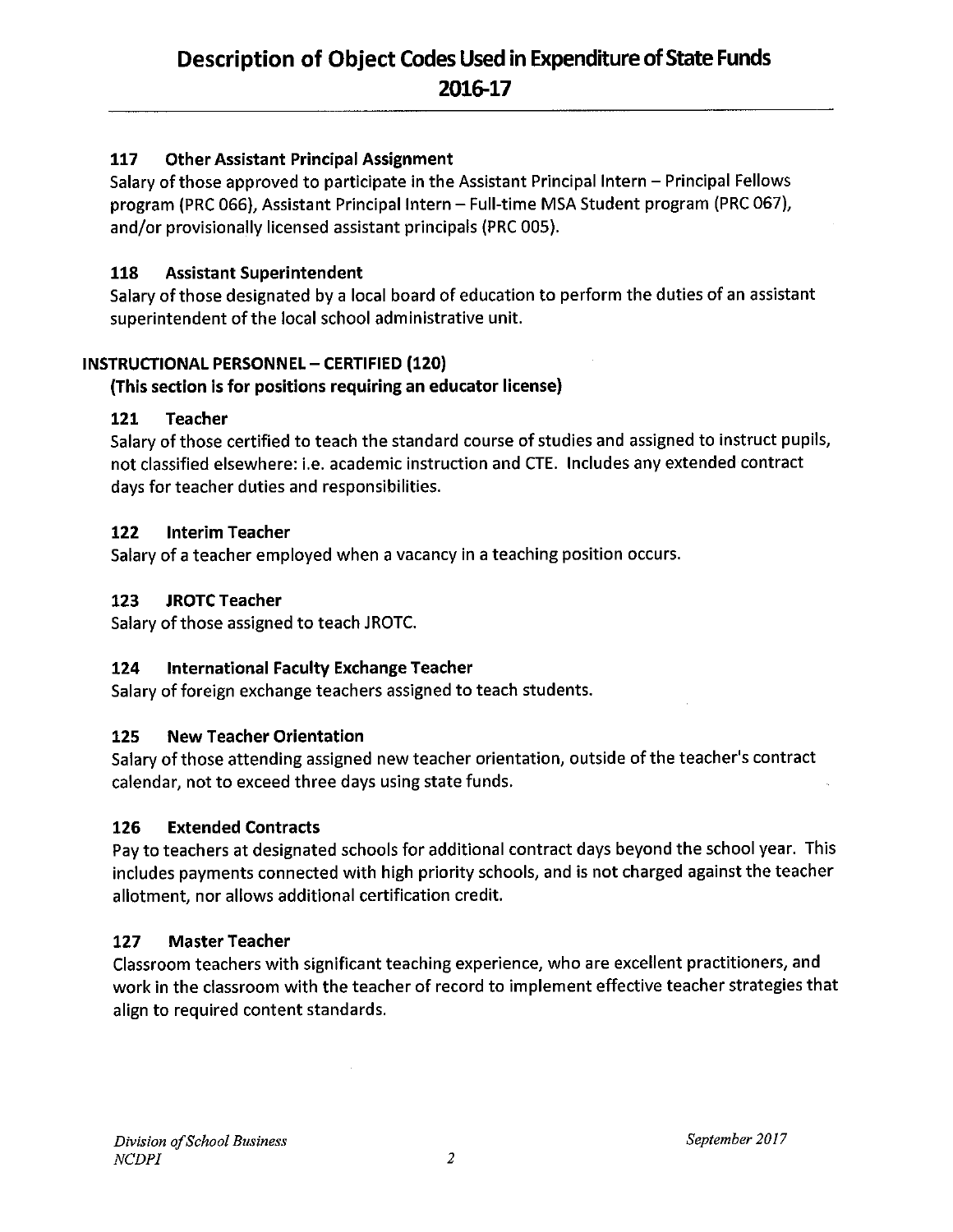#### **Above the Scale Salary** 129

Amount paid to personnel in excess of the State legislated certified salary schedule, as permissible by law. Includes teachers pay that is held harmless due to the change in the State salary schedule, and assistant principals and principals pay that is held harmless due to being eligible to be paid on the teacher salary schedule.

### INSTRUCTIONAL SUPPORT PERSONNEL - CERTIFIED (130)

#### 131 **Instructional Support I**

Salary of those assigned duties that require a high degree of knowledge and skills, in support of the instructional program and students not already addressed. Included are duties involving social services, health services, attendance counseling, guidance services, and media services licensed through DPI. Nationally certified school nurses are also coded to this object.

#### Instructional Support II - Advanced Pay Scale 132

Salary of those assigned duties that require a high degree of knowledge and skills which place them on the advanced pay scale. Included are duties involving speech language pathologists and audiologists.

#### 133 Psychologist

Salary of the certified person assigned to perform duties involving psychology.

#### 134 **Teacher Mentor**

Payment to those who are employed to serve as dedicated mentors to teachers. See object code 193 for coding of other mentor duties.

#### 135 **Instructional Facilitators**

Salary of curriculum specialists, instructional facilitators, literacy coaches, and instructional technology facilitators, as well as lead teachers in the summer school program.

### **INSTRUCTIONAL SUPPORT PERSONNEL - NON-CERTIFIED (140)**

#### 141 Teacher Assistant -Aid

Salary of those assigned to assist with students, not directly assisting the regular classroom teacher. Examples include personal care assistants and physical/occupational therapy assistants.

#### 142 **Teacher Assistant**

Salary of those assigned to perform the day-to-day activities of assisting the regular classroom teacher.

#### Tutor (Within the instructional day) 143

Salary of those hired and assigned to perform tutorial duties as their primary job. See object code 198 for coding of other tutor duties.

September 2017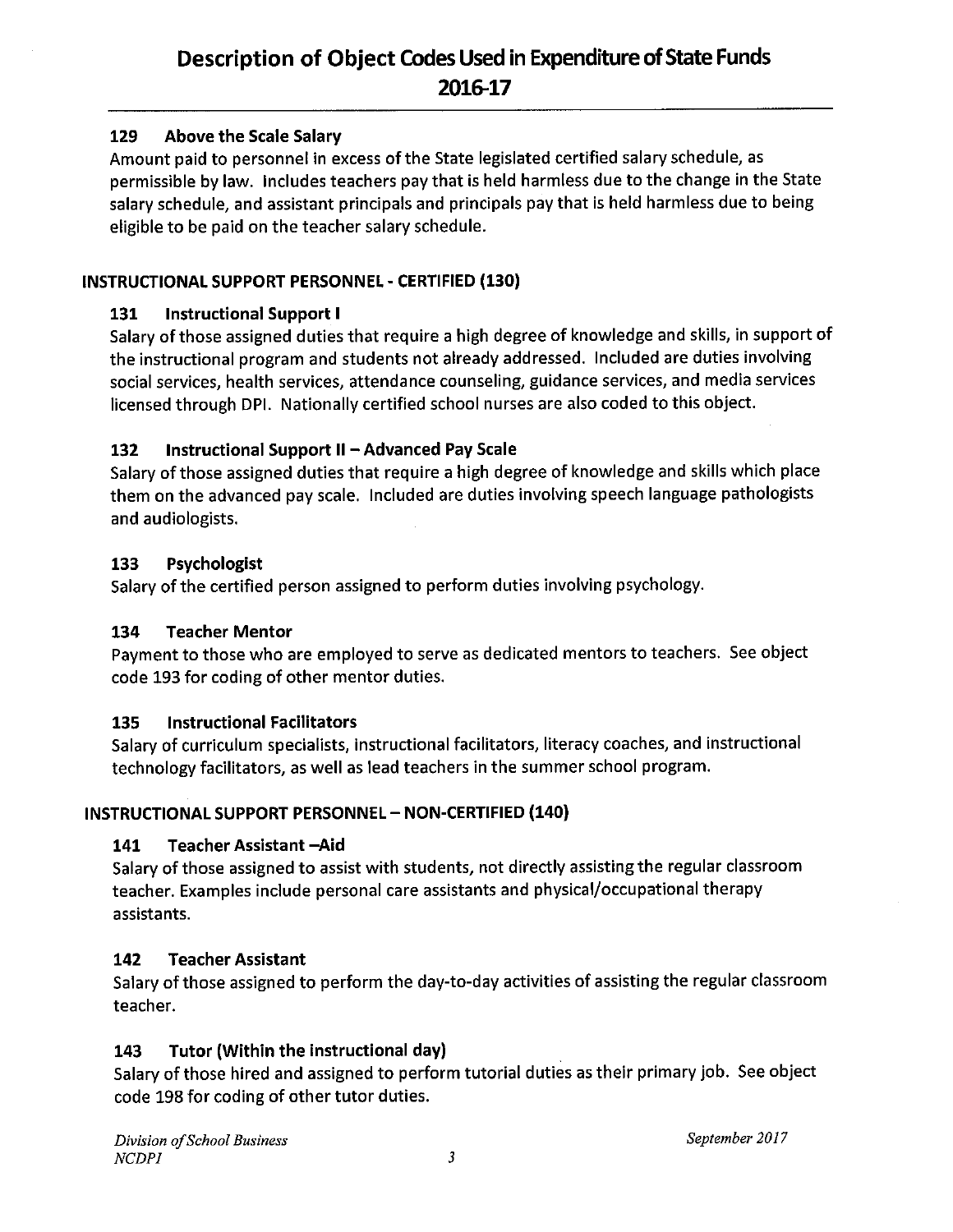#### Interpreter, Braillist, Translator, Education Interpreter 144

Salary of those assigned to perform the activities of an interpreter, braillist, translator, or education interpreter, and their assistants.

#### 145 **Therapist**

Salary of those assigned to perform the activities of physical or occupational therapy. This assignment includes the positions of physical therapist and occupational therapist.

#### 146 **School-Based Specialist**

Salary of those assigned to perform technical activities in a support capacity such as data collection, compiling research data, preparing statistical reports, technology and other technical duties. This assignment includes the positions of non-certified nurses, computer lab assistants, security assistants, technology assistants, CTE technical assistants, behavioral modification technicians, parent liaisons, and home school coordinators under the direction of other professional personnel.

#### 147 **Monitor**

Salary of those assigned to perform the activities of a monitor. This assignment includes the positions of bus monitors, lunchroom monitors, and playground monitors.

#### 148 **Non-Certified Instructor**

Salary of those not required to have DPI certification such as non-certified driver education instructors, band instructors, and behavioral support personnel.

#### 149 **School Resource Officer**

Salary of those assigned to perform the duties of the school resource officer (law enforcement and crime prevention).

### TECHNICAL AND ADMINISTRATIVE SUPPORT PERSONNEL (150)

#### 151 **Office Support**

Salary of those assigned to perform activities concerned with preparing, transferring, transcribing, systemizing, or filing written communications and records. This assignment includes the positions of secretary, accounting personnel, administrative assistant; photocopy clerk, file clerk, student accounting specialist, clerical specialist in a central office role, cost clerk, and school-based office personnel.

#### Technician 152

Salary of those assigned to perform activities concerned with the technical responsibilities of a school system. This assignment includes the positions of programmer, analyst, testing specialist, statistician, help desk personnel, and system operator.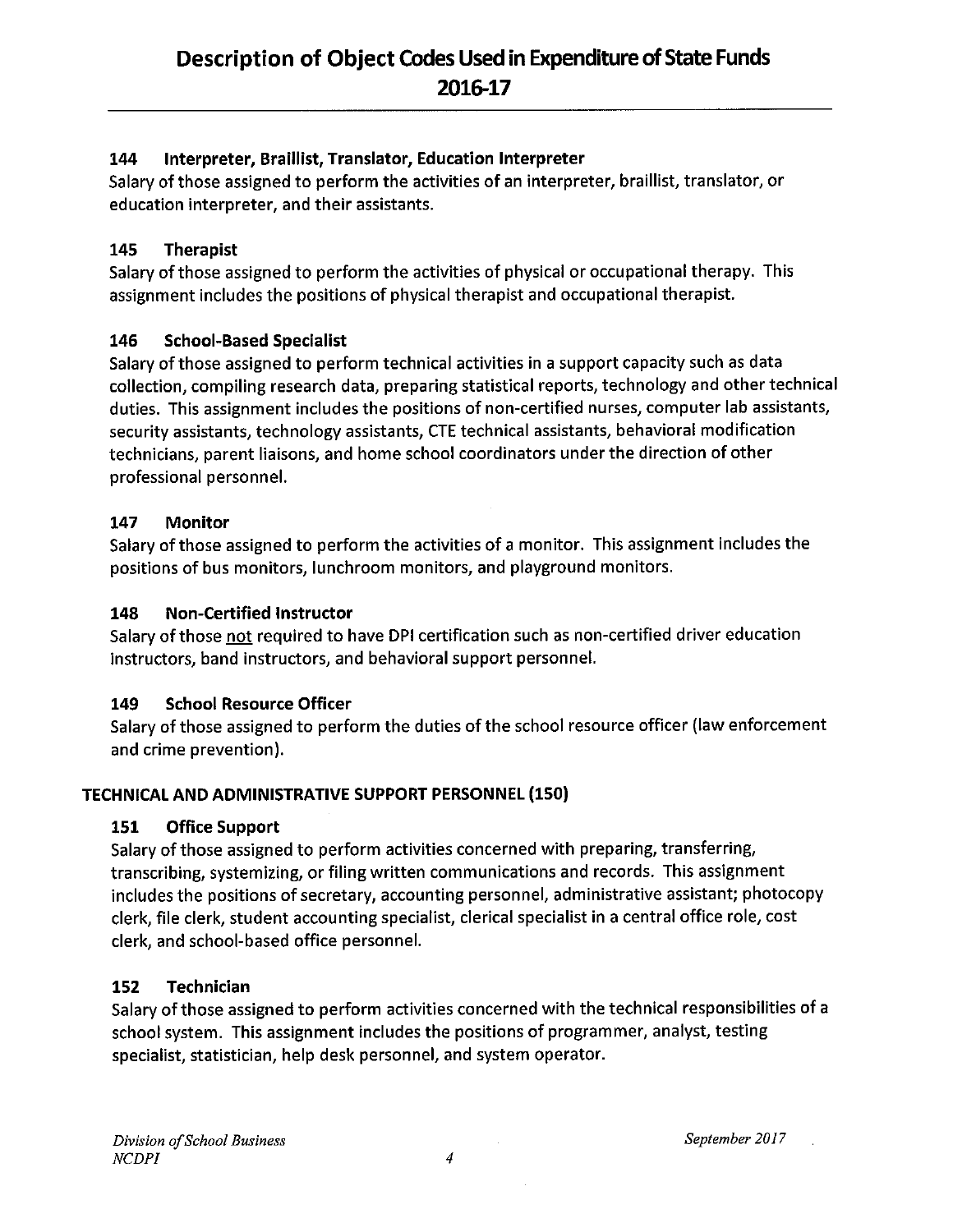#### 153 **Administrative Specialist (Central Support)**

Salary of those assigned to perform activities concerned with the administrative specialties of a school system. This assignment includes the positions of internal auditor, budget specialist, administrative support, HR specialist, public relation personnel, energy and safety monitor, central office specialist, nutritional specialist, and specialists who manage a program area.

### **SUBSTITUTE PERSONNEL (160)**

#### 162 **Substitute Teacher – Regular Teacher Absence**

Pay of the substitute teacher employed for the regularly paid teaching position assignment when an absence (other than for staff development) is charged to that teaching position.

#### 163 **Substitute Teacher - Staff Development Absence**

Pay of the substitute teacher employed for the regularly paid teaching position assignment when an absence for a staff development activity is charged to that teaching position.

#### 164 Substitute Teacher - Full-Time Non-Certified

Salary of the full-time, non-certified substitute teacher employed by the school system for at least 30 hours per week, and who is expected to be employed full-time for at least six (6) consecutive months as a substitute for a teacher who is on paid leave.

#### 165 **Substitute - Non-Teaching**

Pay of those employed to provide continuity of services in non-teaching areas when an absence occurs. This assignment would include the positions of bus drivers, teacher assistants, nutrition personnel, and other non-teaching areas.

#### 166 **Teacher Assistant Salary When Substituting (Staff Development Absence)**

Pay of a teacher assistant who acts as a substitute teacher for the regularly paid teaching position assignment when an absence for a staff development activity is charged to that teaching position. The salary of the teacher assistant for that day shall be the same as the daily rate of an entry-level teacher with an "A" certificate.

#### **Teacher Assistant Salary When Substituting (Regular Teacher Absence)** 167

Pay of a teacher assistant who acts as a substitute teacher for the regularly paid teaching position assignment when an absence (other than for staff development) is charged to that teaching position.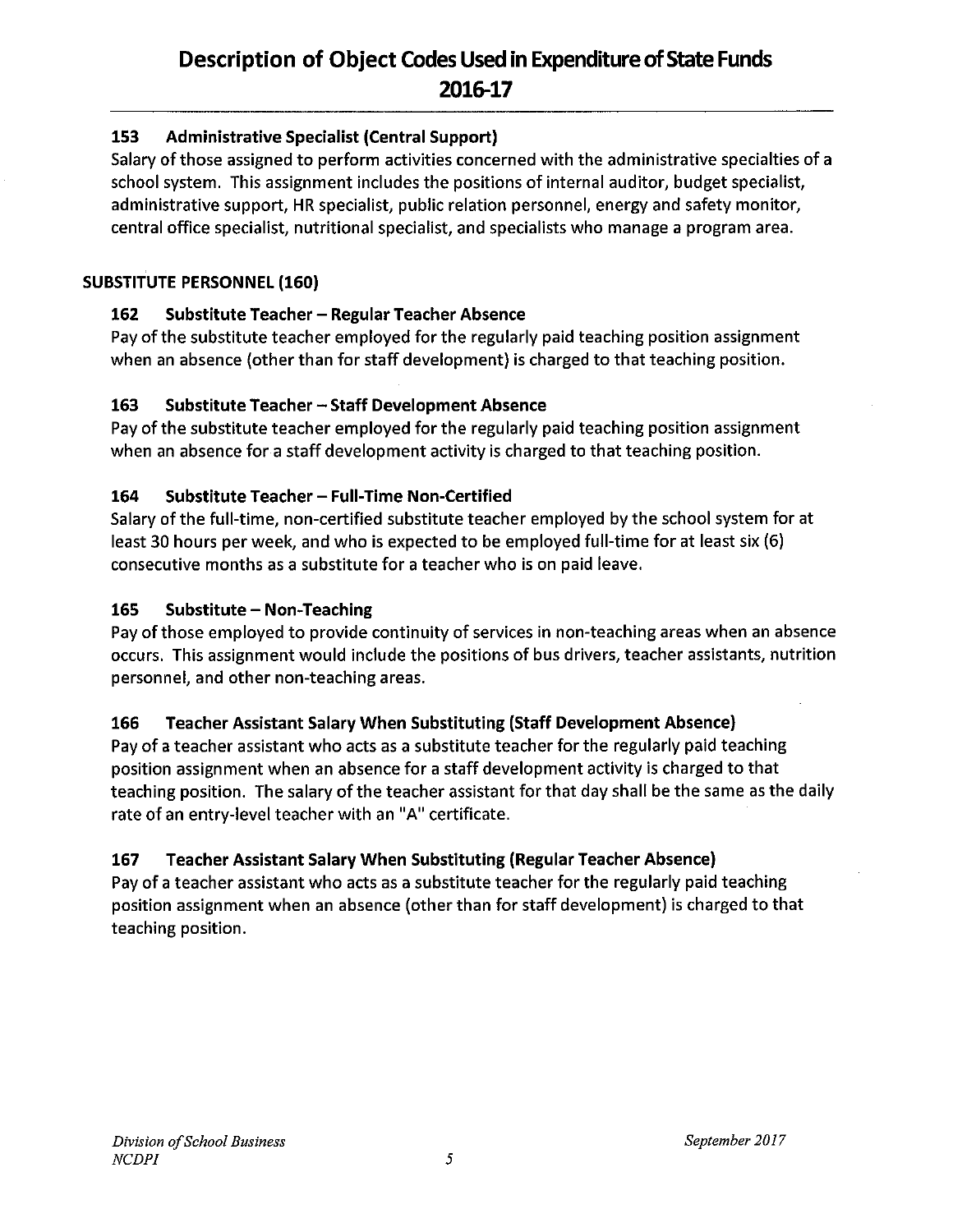### **OPERATIONAL SUPPORT PERSONNEL (170)**

#### 171 **Driver**

Salary of those whose assignment consists primarily of driving a vehicle, such as a bus, truck, or automobile.

#### 172 **Driver Overtime**

Salary paid to drivers for overtime hours worked.

#### 173 Custodian

Salary of those assigned to perform housekeeping and operate heating, ventilating, and air conditioning systems.

#### 174 **Cafeteria Worker**

Salary of those assigned to perform the activities of preparing and serving food, as well as the salary of those assigned to collect cash for meals in the cafeteria.

#### 175 **Skilled Trades**

Salary of those assigned to perform activities requiring a degree of skilled training or expertise. This assignment includes the areas of warehouse responsibilities, mechanics, maintenance, groundskeepers, and other skilled tradesmen (such as transportation cost clerk and transportation route specialist).

#### 176 **Manager**

Salary of those assigned to direct the day-to-day operations of a group of skilled, semi-skilled, or unskilled workers. Examples would include child nutrition manager and maintenance foreman.

#### 177 **Work Study Student**

Salary of students in school, working part-time under a work-study program.

### SUPPLEMENTARY AND BENEFITS-RELATED PAY (180)

#### 180 **Bonus Pay (Not Subject to Retirement)**

Legislated bonus payments made to eligible employees, not subject to retirement.

#### 181 Supplement/Supplementary Pay

Supplements paid to employees from certain State funds that are determined to be amounts in addition to the State salary schedule.

#### **Employee Allowances Taxable** 182

Payments to an employee (other than salaries) which would be considered by IRS as taxable. (i.e., travel allowance, etc.).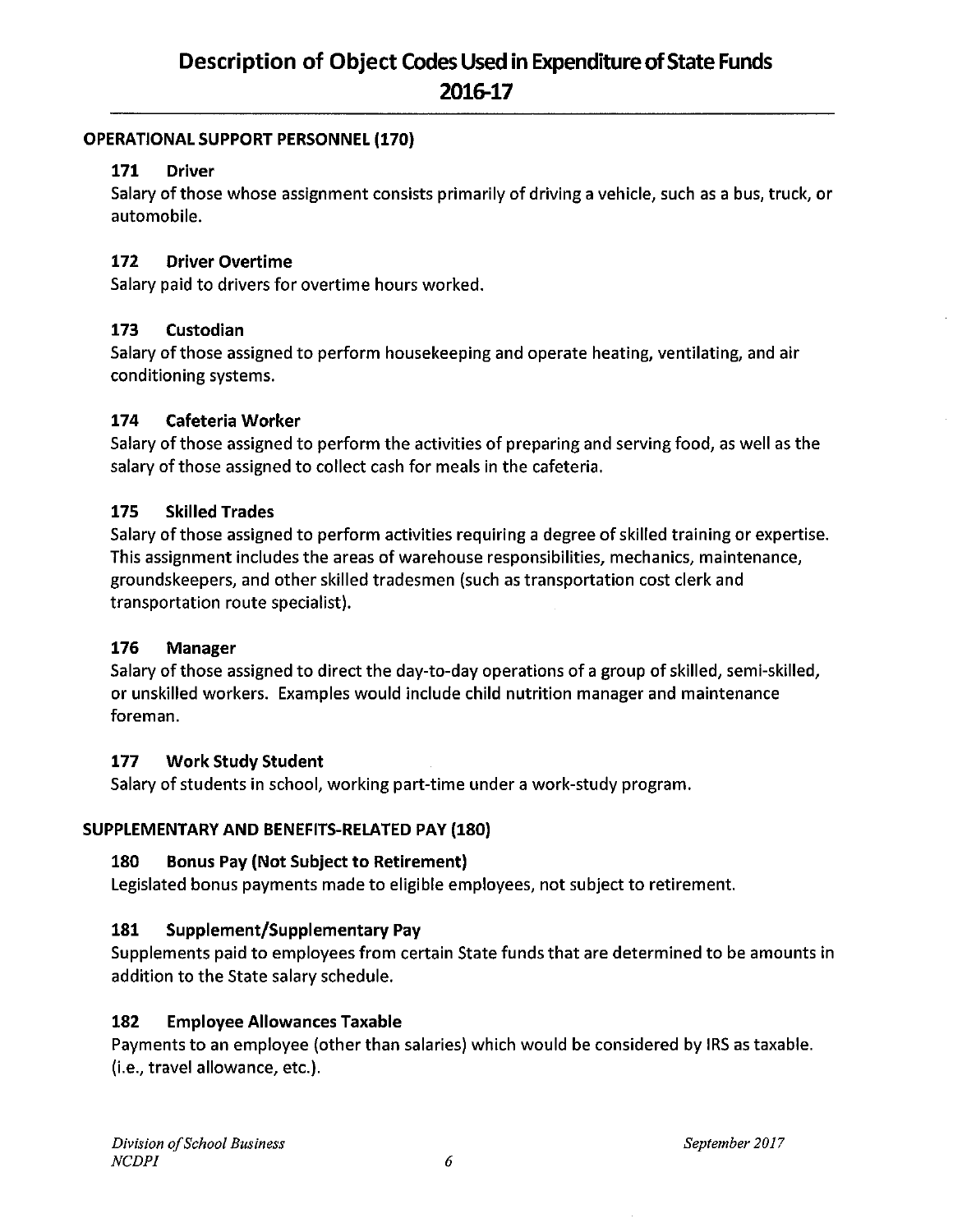#### 183 **Bonus Pay (Subject to Retirement)**

Legislated bonus payments made to eligible employees, subject to retirement.

#### 184 **Longevity Pay**

Additional salary payment for longevity to those employees who qualify for longevity.

#### 185 **Bonus Leave Payoff**

Bonus leave payoff amount paid to an eligible employee who has separated from service.

#### 186 **Short Term Disability Payments - Beyond Six Months**

Payments to employees for short-term disability benefits beginning with the seventh month of disability.

#### 187 **Salary Differential**

The salary differential amount paid to employees from local, federal and/or certain State funds that are determined to be a part of the salary paid for the individual. Examples: (1) ROTC differential - paid in addition to the State certified salary; (2) Military differential (PRC 021) paid to active duty military the difference between the State salary and the active duty pay.

#### 188 **Annual Leave Payoff**

Annual leave payoff amount paid to an employee who has separated from service.

#### 189 Short Term Disability Payments - First Six Months

Payments to employees for the first six months of short-term disability benefits.

### **EXTRA DUTY PAY (190)**

#### 191 **Curriculum Development Pay**

The amount paid to those for work performed in the development of curriculum. This payment is for time spent above and beyond the regular work of the individual, such as on weekends, after hours, or beyond the ten month calendar.

#### 192 **Additional Responsibility Stipend**

The amount paid for extra duty performed in the areas of co-curricular programs. This extra duty is in the area of band instruction, coaching, school clubs and other eligible areas.

#### 193 **Mentor Pay Stipend**

Stipends paid to mentor teachers and/or the payment for serving as a mentor for days prior to the beginning of the school year. See object code 134 for coding of other mentor duties.

#### 194 **State-Designated Stipend**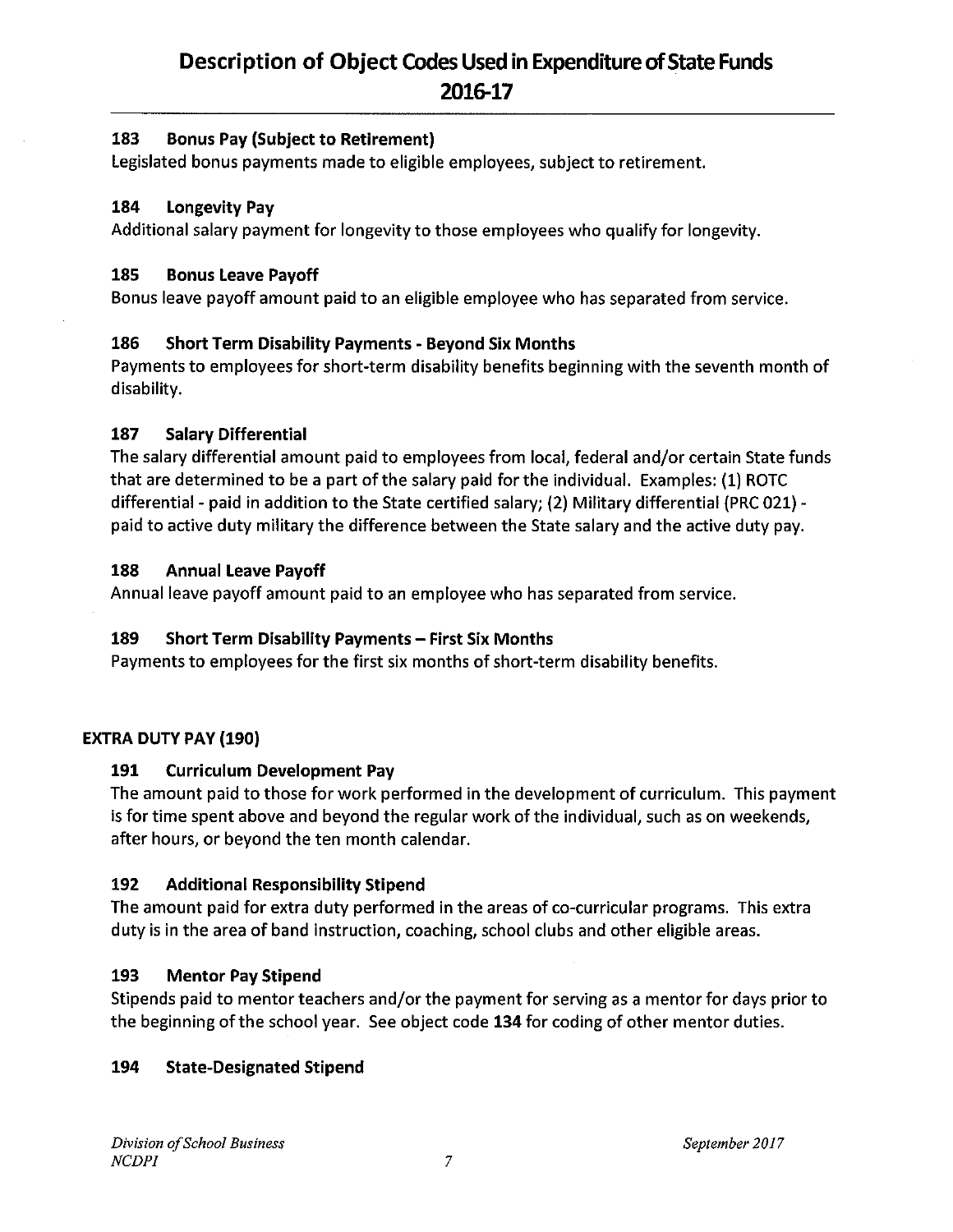The amount paid to those performing extra work in functions such as textbook commission clerical responsibilities and as an assistant principal intern.

#### 196 **Staff Development Participant Pay**

Salary of workshop participants (teachers, teacher assistants, etc.) who attend workshops during summer months and/or for periods of non-required classroom time (after school hours, weekends).

#### 197 **Staff Development Instructor**

Salary for instructor fees paid to local school employees for conducting in-service workshops on personal time. This area includes full-time and part-time instructors.

#### 198 **Tutorial Pay**

Salary for tutorial pay for extra duty tutors performing tutoring and remediation after the regular school day. This payment is in addition to the salary for a current employee performing other duties in the school system, as well as for individuals employed from outside the school system specifically for these purposes. See object code 143 for coding of other tutor duties.

#### 199 **Overtime Pay**

Salary paid to employees (other than drivers) for overtime hours worked.

### **EMPLOYER PROVIDED BENEFITS (200 series)**

Amounts paid by the local school administrative unit on behalf of employees, in addition to the regular salary. Such payments are fringe benefit payments, and while not paid directly to employees, nevertheless is part of the total compensation cost of the employee.

#### 211 **Employer's Social Security Cost - Regular**

Contributions paid by the employer for the employer's share of social security cost for all salary payments, with the exclusion of staff development related salary payments.

### **RETIREMENT BENEFITS (220)**

#### 221 **Employer's Retirement Cost - Regular**

Contributions paid by the employer for the employer's share of retirement cost to the Teachers' and State Employees' Retirement System for all salary payments, with the exclusion of staff development salary payments.

#### 229 **Other Retirement Cost**

Contributions paid by the employer to retirement systems other than the Teachers' and State Employees' Retirement System. Examples would include employer matching for 401k and 457 contributions.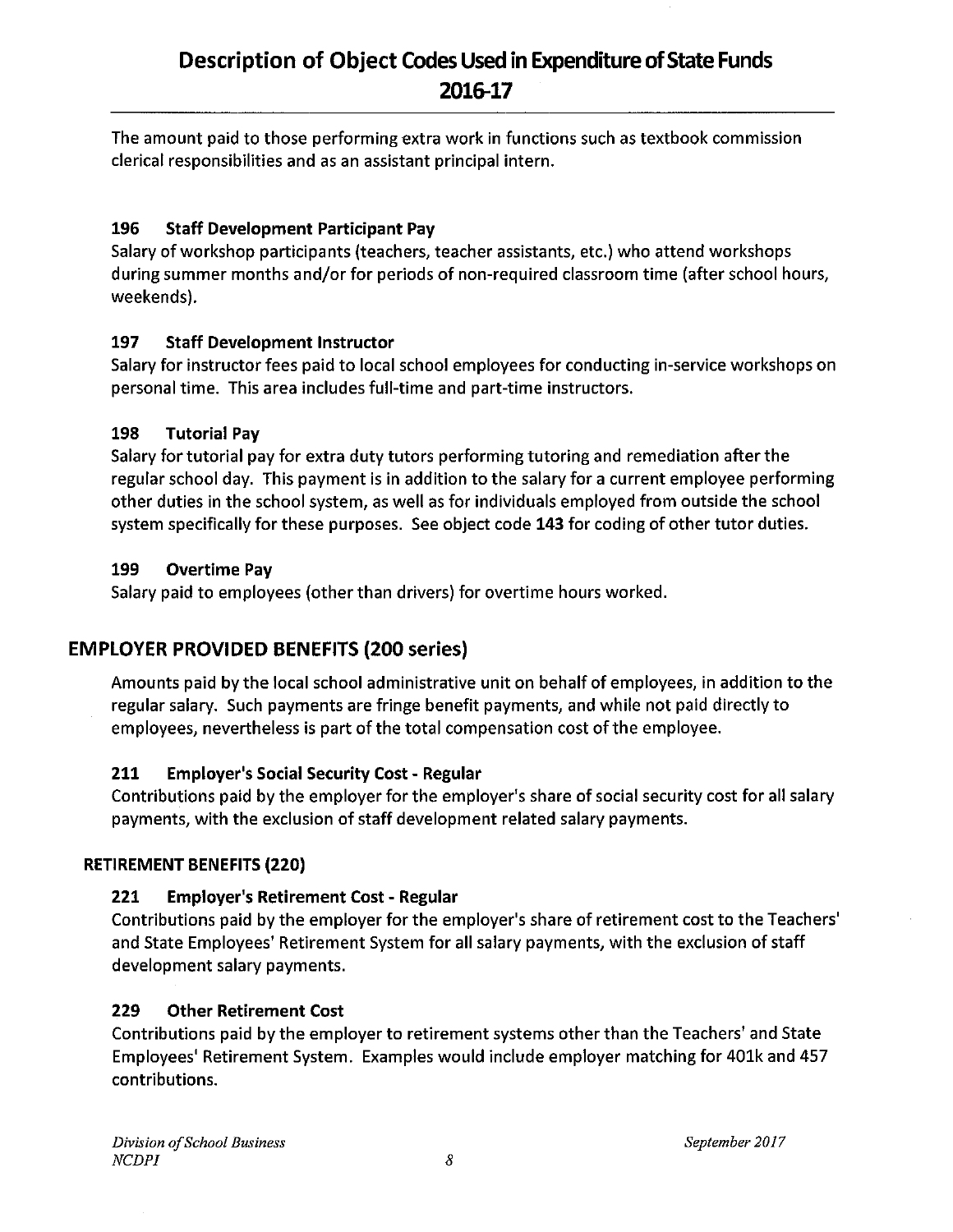### **INSURANCE BENEFITS (230)**

#### **Employer's Hospitalization Insurance Cost** 231

Contributions paid by the employer for employee hospitalization insurance to State sponsored health insurance providers.

#### 232 **Employer's Workers' Comp Insurance**

Include amounts expended by the employer for workers' compensation insurance cost.

#### 233 **Employer's Unemployment Insurance**

include amounts expended by the employer for unemployment insurance.

### **PURCHASED SERVICES (300 Series)**

Amounts paid for personal services rendered by personnel who are not on the payroll of the local school administrative unit and other services that the local school administrative unit may purchase.

### PROFESSIONAL AND TECHNICAL SERVICES (310)

#### 311 **Contracted Services**

Amounts paid for non-payroll professional and technical services performed under contract, excluding object code 312 Workshop Expenses. Includes amounts paid for non-payroll services performed by a qualified attorney to assist the local school administrative unit in specialized legal matters, services performed by an independent auditor concerned with examining, verifying, and reporting on the accounting records of the local school administrative unit, copier contracts, as well as for other professional and technical services in the school system.

#### 312 **Workshop Expenses**

Amounts paid for contracted services, supplies, and participant's travel costs for workshops and in-service seminars designed to enhance the quality of a program. Expenses include reimbursement to employees for mileage for workshops on personal vehicles equal to or less than the IRS allowable rate for business use.

#### 313 **Advertising Cost**

Expenditures for printed announcements in professional periodicals and newspapers, or announcement broadcast by radio and television networks. These expenditures include advertising for such purposes as recruitment, bond sales, and used equipment sales. Costs for professional fees for advertising or public relations services are not recorded here but are charged to object code 311 Contracted Services.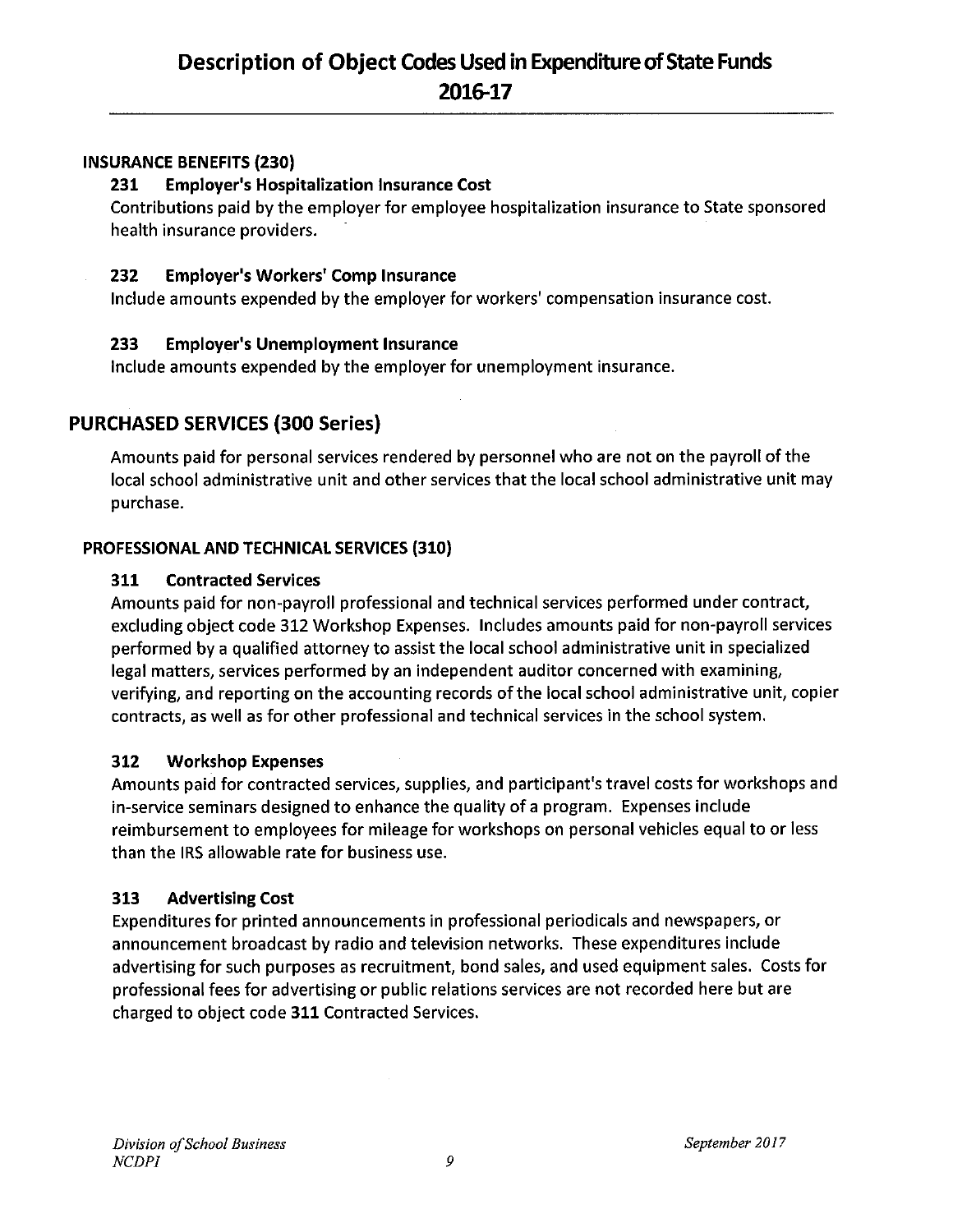#### 314 **Printing and Binding Fees**

Expenditures for job printing and binding, usually according to specifications of the local school administrative unit. This includes the design and printing of forms and posters as well as printing and binding of local school administrative unit publications. Preprinted standard forms are not charged here, but are recorded under code 411 supplies and materials.

#### 315 **Reproduction Costs**

Code used by those units desiring to capture all copier costs under one code. Includes expenditures for equipment rental (Xerox, IBM copier, 3M copier, etc.) and all supplies needed to operate the machine (paper, toner, etc.) Units not desiring to capture all copier costs under one code should classify equipment rental to code 327, supply purchases to code 411, and copier contracts should be coded to 311.

#### 317 **Psychological Contract Services**

Amounts paid for costs of contracts for psychological services.

#### 318 **Speech and Language Contract Services**

Amounts paid for costs of contracts for speech and language services.

#### 319 **Other Professional and Technical Services**

Amounts paid for other professional and technical services, which are not classified above.

### **PROPERTY SERVICES (320)**

#### **Public Utilities - Electric Services** 321

Expenditures for electric services.

#### 322 **Public Utilities - Natural Gas**

Expenditures for natural gas.

#### 323 **Public Utilities - Water and Sewer**

Expenditures for water and sewage.

#### 324 **Waste Management**

Expenditures for garbage collection and waste management services.

#### 325 **Contracted Repairs and Maintenance - Land and Buildings**

Expenditures for building repairs and maintenance services not provided directly by local school administrative unit personnel. This includes contracts and agreements covering the upkeep of grounds and buildings. (Cost for new construction, renovating, and remodeling are not included here, but are considered 500 series Capital Outlay.)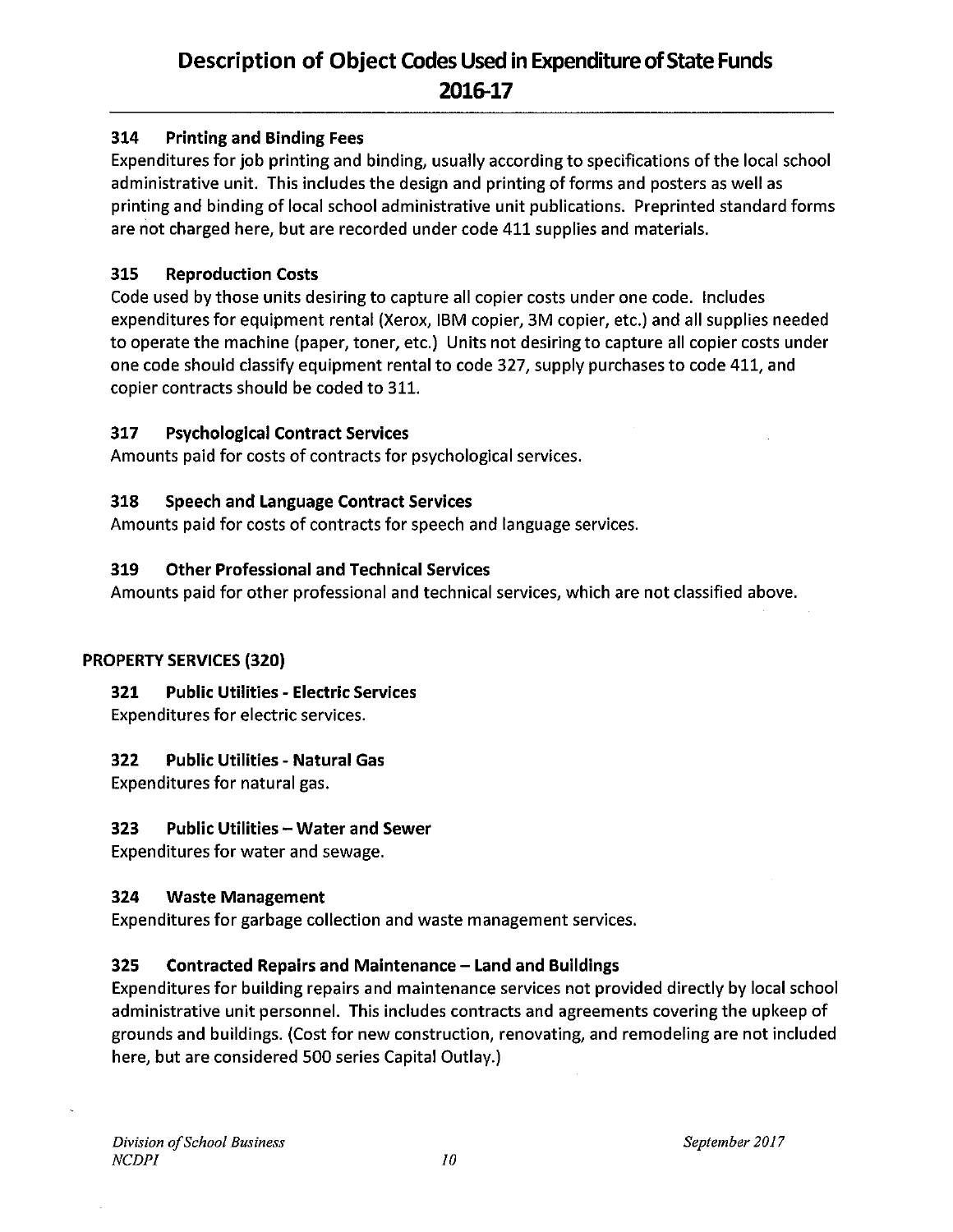#### 326 **Contracted Repairs and Maintenance - Equipment**

Expenditures for leasing repairs and maintenance services not provided directly by local school administrative personnel. This includes maintenance contracts and agreements.

#### 327 **Rentals/Leases**

Expenditures for leasing or renting land, buildings, vehicles, and equipment for both temporary and long term use by the local school administrative unit.

#### 329 **Other Property Services**

Amounts paid for other property services which are not classified above.

### **TRANSPORTATION SERVICES (330)**

#### 331 **Pupil Transportation - Contracted**

Expenditures to agencies and persons, other than employees, for the purpose of transporting children to, from, or between schools. This includes reimbursement of transportation expenses to individuals who transport themselves or to parents who transport their own children.

#### 332 **Travel Reimbursement**

Costs for transportation, meals, hotel, and other allowable expenses (which require documentation) associated with traveling on business (other than for workshops and in-service seminars, which are coded to 312) for the local school administrative unit. Also includes reimbursement to employees for mileage on personal vehicle equal to or less than the IRS allowable rate for business use. Includes employer paid relocation costs.

#### **Field Trips** 333

Expenditures for transportation and other costs related to field trips for students.

### **COMMUNICATIONS (340)**

#### **Telephone** 341

Amounts paid for land based telephone services.

#### Postage 342

Amounts paid for postage services.

#### 343 **Telecommunications Services**

Amounts paid for telecommunication network services such as internet service providers.

#### 344 **Mobile Communication Costs**

Amounts paid for cellular phone and pager services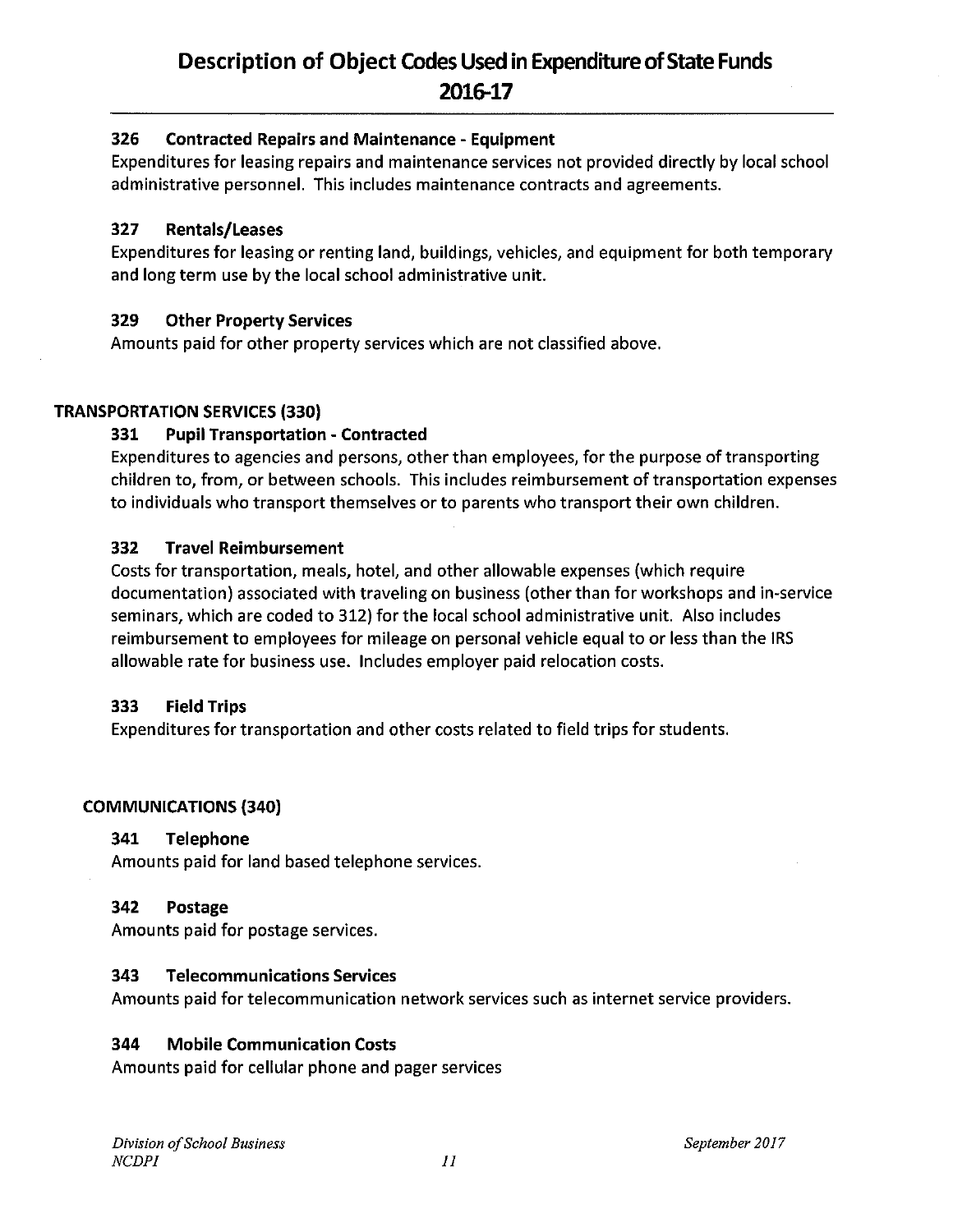### **TUITION (350)**

#### 351 **Tuition Reimbursements**

Expenditures to reimburse other educational agencies for services rendered to students residing within the legal boundaries of the paying local school administrative unit. Also includes stipends provided to students and costs associated with obtaining industry-recognized credentials and certifications.

#### 352 **Employee Education Reimbursements**

Cost of reimbursing employees for approved educational expenditures for tuition payments and related expenses for training required by the employer.

#### 353 **Certification/Licensing Fees**

Expenditures required to be made for employee certification and/or license fees.

### DUES AND FEES (360)

#### 361 **Membership Dues and Fees**

Expenditures or assessments for membership in professional or other organizations or associations or payments to a paying agent for services rendered.

#### 363 **Assessments/Penalties**

Assessments and penalties paid to any regulatory agency, such as IRS and DPI. Includes toll road charges for driver's education.

### **INSURANCE AND JUDGMENTS (370)**

#### 371 **Liability Insurance**

Expenditures for insurance coverage of the local school administrative unit, or its officers and employees, and losses resulting from judgments awarded against the local school administrative unit except pupil transportation insurance. Also recorded here are any expenditures, other than judgments, made in lieu of liability insurance. Payments of judgments awarded against the local school administrative unit and not covered by insurance are recorded under object code 374. Pupil transportation insurance is charged to object code 376.

#### $372$ **Vehicle Liability Insurance**

Amounts expended for vehicle liability insurance premiums on all vehicles titled to the local school administrative unit.

#### 373 **Property Insurance**

Amounts expended for fire insurance premiums on buildings and contents owned by the local school administrative unit and other property insurance on any type property other than vehicles owned or leased by the local school administrative unit.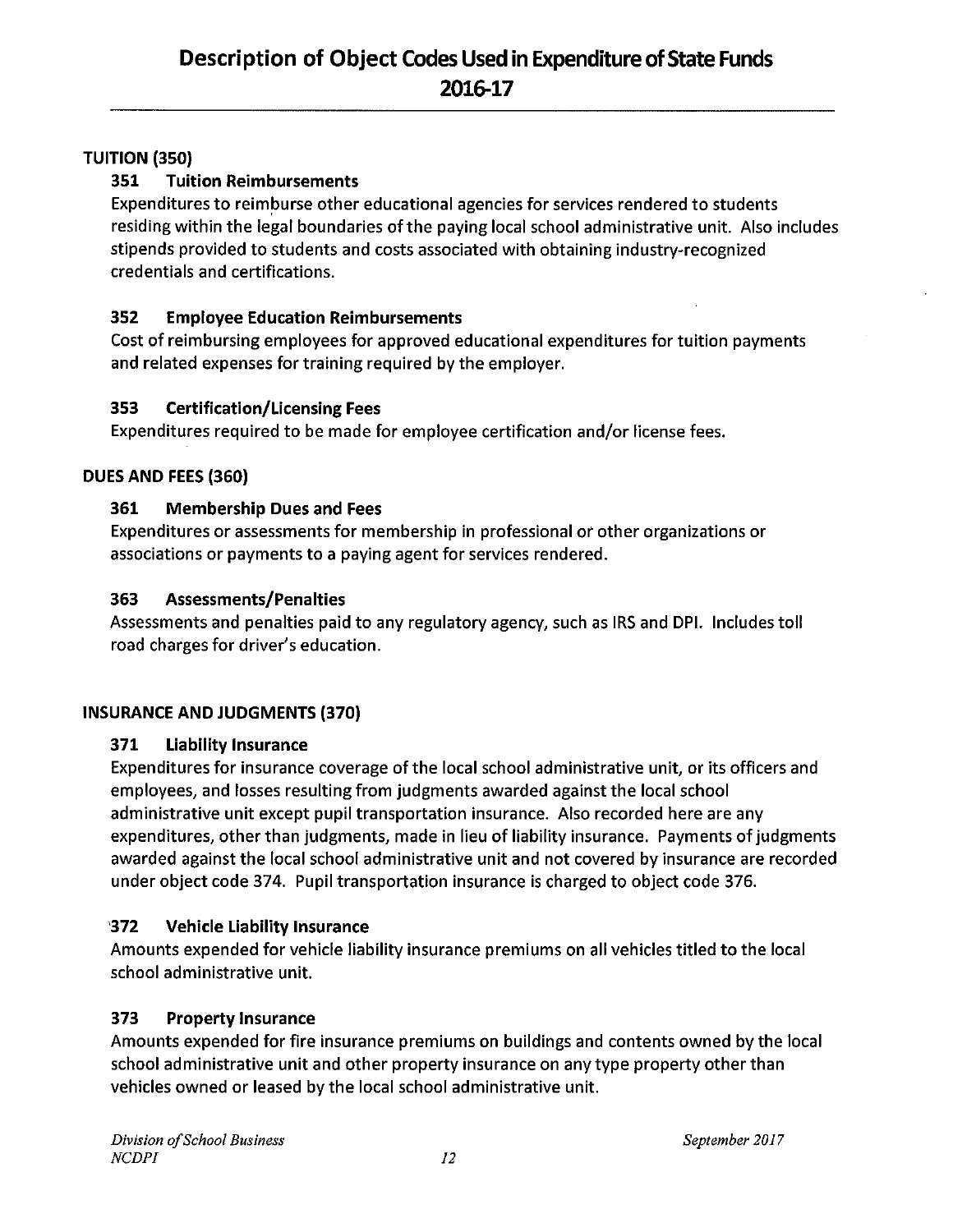#### 378 **Scholastic Accident Insurance**

Amounts expended for pupil accident insurance premiums. Premiums paid by the student would not be included in this code.

#### 379 **Other Insurance and Judgments**

Expenditures for insurance premiums and judgments not classified above.

### **SUPPLIES AND MATERIALS (400 Series)**

A supply item is any article or material which meets any one or more of the following conditions: 1) it is consumed in use; 2) it loses its original shape or appearance with use; 3) it is expendable, that is, if the article is damaged or some of its parts are lost or worn out, it is usually more feasible to replace it with an entirely new unit rather than repair it (which is not true of equipment); 4) it is an inexpensive item, having characteristics of equipment, whose small unit cost makes it inadvisable to capitalize the item; and 5) it loses its identity through incorporation into a different or more complex unit or substance.

### **SCHOOL AND OFFICE SUPPLIES (410)**

#### 411 **Supplies and Materials**

All supplies, materials and workbooks used in the school system for instructional and noninstructional purposes. Examples of supplies: construction paper, crayons, pencils, pencil sharpeners, and other small unit cost equipment that meets the criteria for a supply item as outlined above. Examples of workbooks: map skills, handwriting, bookkeeping workbooks, etc. Includes amounts expended for supplies and materials other than instructional supplies. (Expendable tools used in the garage and School Food Service should be recorded here.) Includes amounts expended for periodicals and newspapers. A periodical is any publication appearing at regular intervals of less than a year and continuing for an indefinite period. Includes amounts expended for audiovisual supplies and materials in the local school administrative unit. Includes amounts expended for processing and cataloging books and materials in a school library. This would include kits and other supplies used for this purpose. Includes amount for subscriptions to internet based educational resources and for the purchase of online educational media/materials used for the instruction of pupils.

#### 412 **State Textbooks**

Amount of the State Textbook fund expended for prescribed textbooks purchased for pupils or group of pupils, and resold or furnished free to them.

#### 413 **Other Textbooks**

Amounts expended for other prescribed textbooks purchased for pupils or groups of pupils, and resold or furnished free to them, which are not classified above. This category includes the cost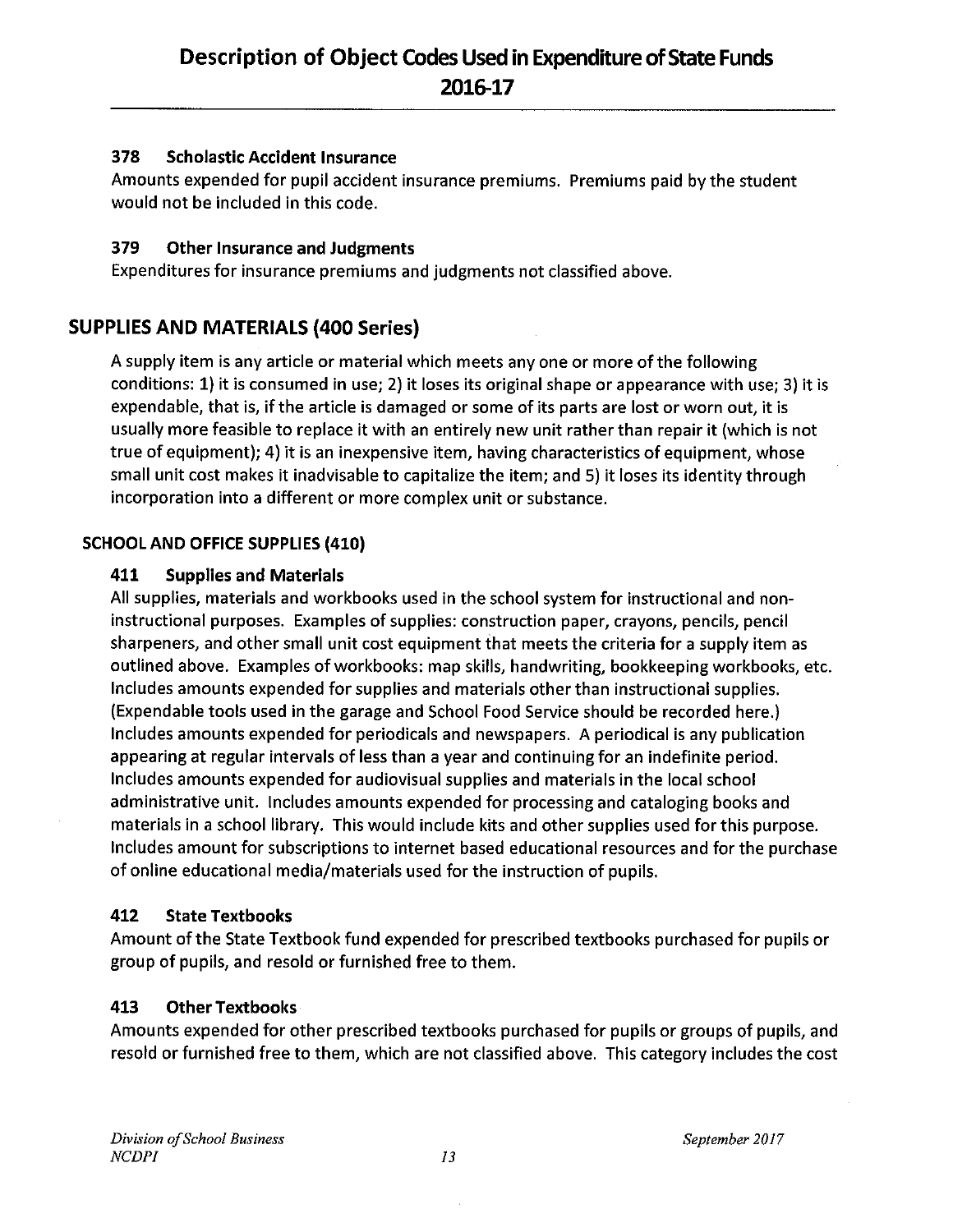of textbook binding or repairs, as well as the new amount of textbooks, which are purchased to be resold or rented. This category also includes online textbooks.

#### 414 **Library Books (Regular and Replacement)**

Amounts expended for regular or incidental purchases of library books available for general use by students, including any reference books used solely in the classroom. Also recorded here are costs of binding or other repairs to school library books. The initial purchase of books for a new school library or any material accessions involving an expansion of the library are recorded in object code 561.

#### 418 **Computer Software and Supplies**

Amounts expended for computer programs, disks, printing paper, ribbons, etc., and annual renewable license code and maintenance fees for computer software.

### **OPERATIONAL SUPPLIES (420)**

#### 421 **Fuel for Facilities**

Amounts expended for energy sources, except electricity and natural gas, used in the heating of buildings operated by the local school administrative unit.

#### 422 Repair Parts, Materials, and Related Labor, Grease, and Anti-Freeze

Amounts expended for repair parts, materials, grease, anti-freeze, and related labor in the repairing of equipment utilized for instructional and support functions, for maintenance of school property, and for maintenance of vehicles of the local school administrative unit.

#### Gas/Diesel Fuel 423

Amounts expended for gas or diesel fuel for the operation of vehicles.

#### 424 Oil

Amounts expended for oil for the operation of vehicles.

#### 425 **Tires and Tubes**

Amounts expended for tires and tubes for the operation of vehicles.

### FOOD SUPPLIES (450)

#### 451 **Food Purchases**

Amounts expended for food purchased by the local school administrative unit.

#### 459 **Other Food Purchases**

Amounts expended for other food purchases not classified above. Expenditures for local school board meetings should be charged here.

September 2017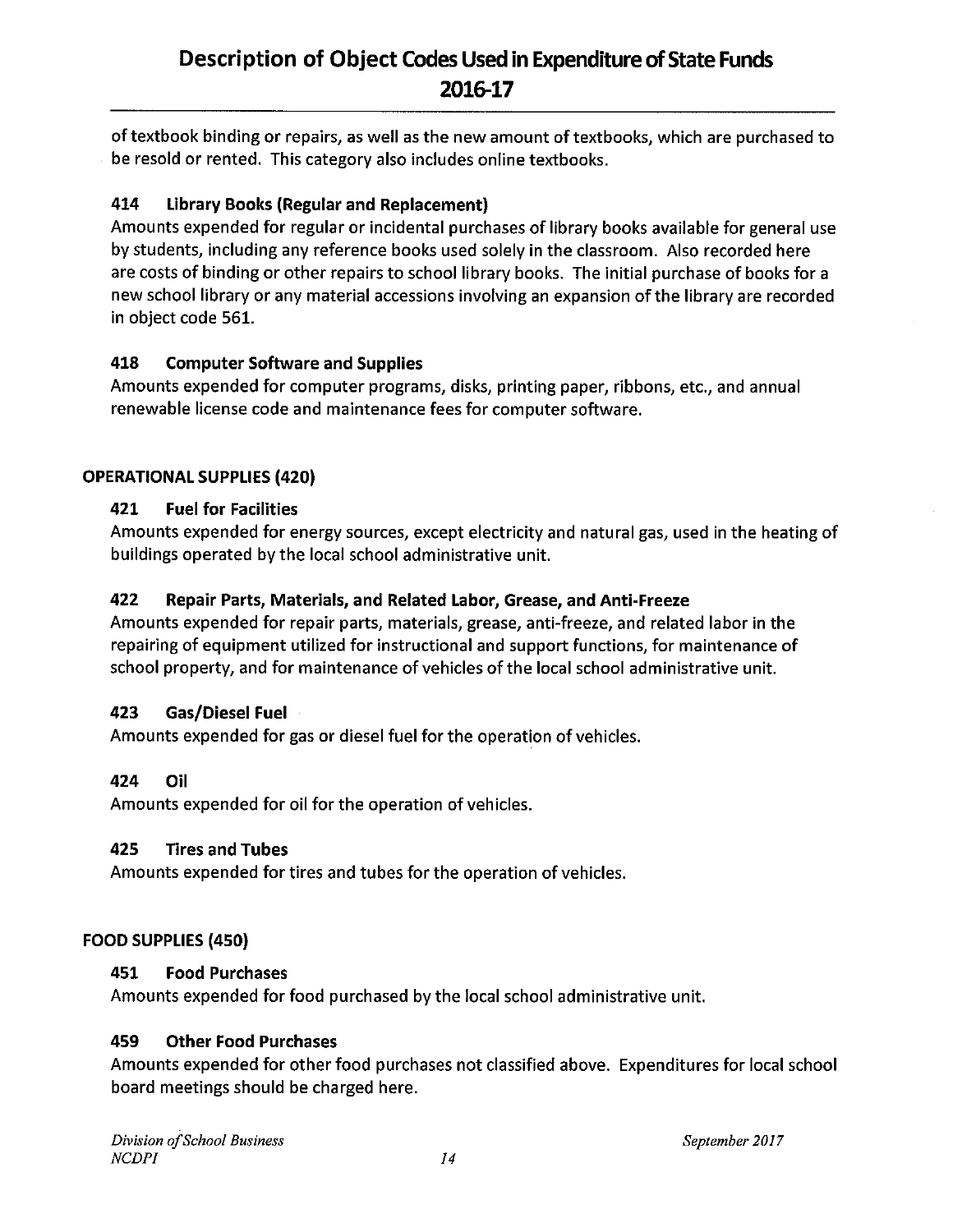### **NON-CAPITALIZED EQUIPMENT (460)**

#### 461 **Furniture and Equipment - Inventoried**

Expenditures for the initial, additional and replacement costs of equipment for both instructional and support areas whose small unit cost and/or lease/purchase arrangement makes it inadvisable to capitalize the item. Non inventoried items, use object code 411.

#### 462 **Computer Equipment - Inventoried**

Expenditures for computer hardware whose small unit cost and/or lease/purchase arrangement makes it inadvisable to capitalize the item. Non inventoried items, use 411.

### SALES AND USE TAX (470)

#### 471 **Sales and Use Tax Expense**

Amount of sales and use tax if not already included in the primary expenditure's object code.

#### Sales and Use Tax Refund (Contra-expenditure) 472

Amount of sales and use tax refunds received from the NC Department of Revenue.

### **CAPITAL OUTLAY (500 series)**

Expenditures for the acquisition of fixed assets or additions to fixed assets. These are expenditures for land or existing buildings, improvement of grounds, construction of buildings, additions to buildings, remodeling of buildings, initial equipment, additional equipment, and replacement of equipment.

### **EQUIPMENT (540)**

#### 541 **Purchase of Furniture and Equipment - Capitalized**

Expenditures for the initial, additional, and replacement items of capitalized equipment such as furniture and machinery; including lease/purchase, for both instructional and support areas.

#### 542 **Purchase of Computer Hardware - Capitalized**

Expenditures for the initial, additional, and replacement items of capitalized computer hardware such as microcomputers, printers, file servers, and other equipment required for infrastructure/connectivity, etc.; including lease/purchases.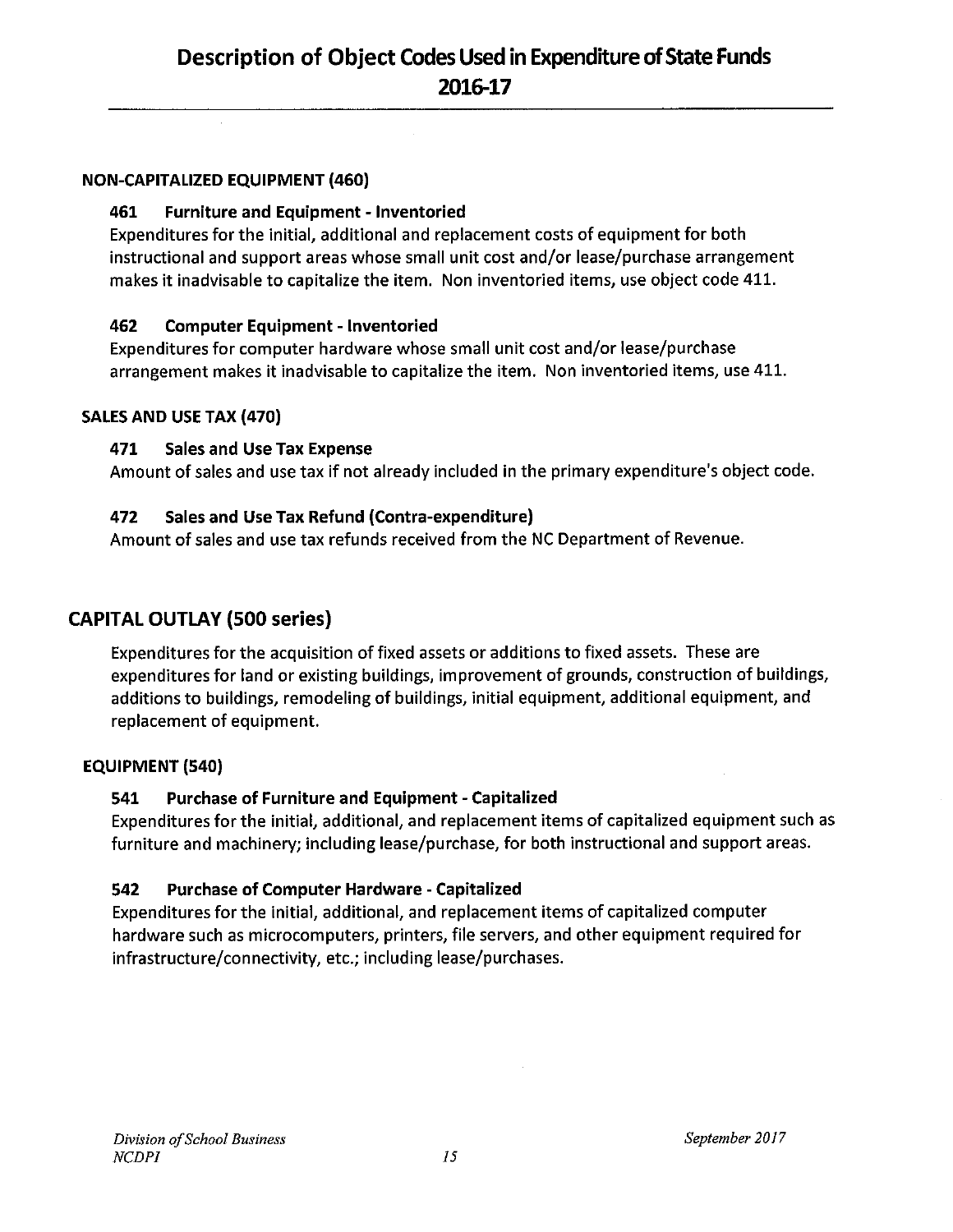### **VEHICLES (550)**

#### 551 **Purchase of Vehicles**

Expenditures for the purchase of cars, trucks, and buses; including lease/purchases. Includes driver education vehicles.

#### 552 **License and Title Fees**

Expenditures for the State Department of Motor Vehicles license fees, title fees, and safety inspection fees.

### **LIBRARY BOOKS (560)**

#### 561 **Library Books - Capitalized**

Expenditures for books, which constitute the initial furnishing of a newly constructed building. This includes books outside the library if they are capitalized and any appreciable accession involving an expansion of the library.

### **TRANSFERS (700 series)**

Amounts paid from one fund to another fund or to another entity, as permitted by law, which do not represent a purchase of a good or service and consequently for which the local school administrative unit received no return.

#### 715 **Transfers to the Multiple Enterprise Fund**

Transfers from central office PRC002 to the child nutrition program for the all or part of the salary of the child nutrition manager, in order to meet the required federal match for the program.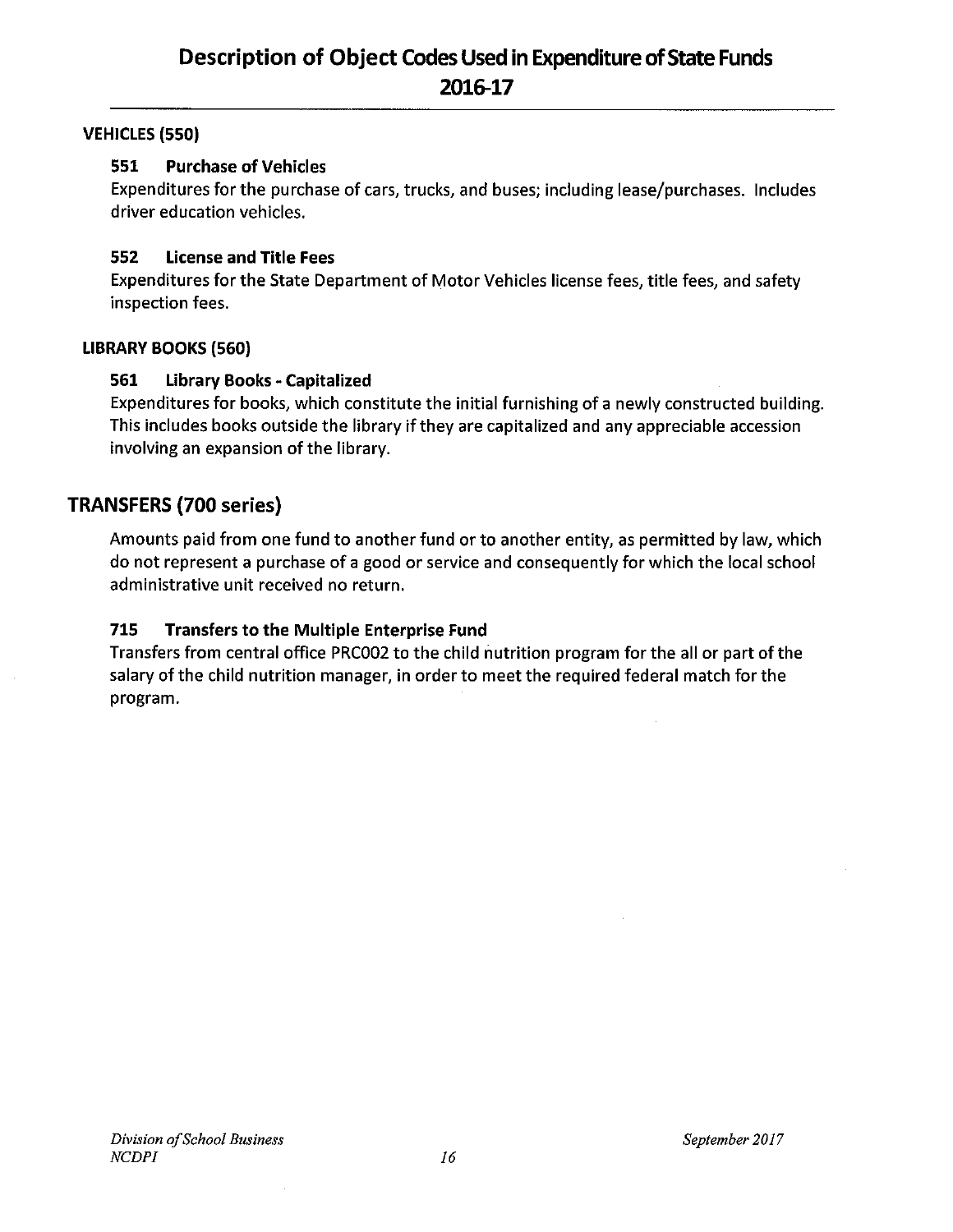# LEA 300 - Davie County Schools<br>PRC ALL - Sum of all State Expenditures<br>Fiscal Year 2016-2017 District Expenditures by LEA and Object Code as of 6/30/2017

| Salary    | <b>Object Category/Object Code Description</b> | <b>Annual Expenditures</b> | ℅        |
|-----------|------------------------------------------------|----------------------------|----------|
| 111       | Superintendent                                 | \$<br>40,742               | 0.11%    |
| 112       | Associate & Deputy Superintendent              |                            | 0.00%    |
| 113       | Director and/or Supervisor                     | 502,927                    | 1.37%    |
| 114       | Classified Principal/Headmaster                | 669,770                    | 1.82%    |
| 115       | <b>Finance Officer</b>                         |                            | $0.00\%$ |
| 116       | Assistant Principal (Non-teaching)             | 324,829                    | 0.88%    |
| 117       | Other Assistant Principal Assignment           | 80,234                     | 0.22%    |
| 118       | Assistant Superintendent                       | $\blacksquare$             | 0.00%    |
| 121       | Teacher                                        | 16,782,646                 | 45.59%   |
| 122       | Interim Teacher - (Paid at Non-certified Rate) |                            | 0.00%    |
| 123       | <b>JROTC Teacher</b>                           | 77,714                     | 0.21%    |
| 124       | Foreign Exchange (VIF)                         |                            | 0.00%    |
| 125       | New Teacher Orientation                        |                            | $0.00\%$ |
| 126       | <b>Extended Contracts</b>                      | 12,263                     | 0.03%    |
| 127       | Master Teacher                                 | ÷                          | 0.00%    |
| $129 - 1$ | Above the Scale Salary (SBA)                   | 38,078                     | 0.10%    |
| 129_2     | Above the Scale Salary (Other than SBA)        | 9,629                      | 0.03%    |
| 131       | Instructional Support I - Regular Scale        | 1,486,151                  | 4.04%    |
| 132       | Instructional Support II - Advanced Scale      | 445,743                    | 1.21%    |
| 133       | Psychologists                                  | 178,705                    | 0.49%    |
| 134       | <b>Teacher Mentor</b>                          | $\blacksquare$             | 0.00%    |
| 135       | <b>Instructional Facilitators</b>              | 453,840                    | 1.23%    |
| 141       | Teacher Assistant - Other                      | 47,472                     | 0.13%    |
| 142       | <b>Teacher Assistant - NCLB</b>                | 1,553,247                  | 4.22%    |
| 143       | Tutor                                          |                            | 0.00%    |
| 144       | Interpreter/Braillist/Translator               | 29,639                     | 0.08%    |
| 145       | Therapist                                      | 129,726                    | 0.35%    |
| 146       | Specialist (School-Based)                      | $\blacksquare$             | $0.00\%$ |
| 147       | <b>Monitors</b>                                | $\blacksquare$             | $0.00\%$ |
| 148       | Non-Certified Instructor                       | 24,373                     | 0.07%    |
| 149       | School Resource Officer                        |                            | 0.00%    |
| 151       | Office Support                                 | 512,179                    | 1.39%    |
| 152       | Technician                                     | 17,051                     | 0.05%    |
| 153       | Administrative Specialist (Central Support)    | 181,327                    | 0.49%    |
| 162       | Substitute Pay - Regular Absence               | 65,462                     | 0.18%    |
| 163       | Substitute Pay - Staff Development             | 6,106                      | $0.02\%$ |
| 164       | Substitute Pay - Full-Time Non-Certified       |                            | 0.00%    |
| 165       | Substitute Pay - Non-Teaching                  | 92,176                     | 0.25%    |
| 166       | Teacher Assistant Pay - Staff Development      |                            | 0.00%    |
| 167       | Teacher Assistant Pay - Regular Absence        | 4,326                      | 0.01%    |
| 171       | Driver                                         | 423,265                    | 1.15%    |
| 172       | <b>Driver Overtime</b>                         | $\overline{\phantom{a}}$   | 0.00%    |
| 173       | Custodian                                      | 855,066                    | 2.32%    |
| 174       | Cafeteria Workers                              |                            | 0.00%    |
| 175       | <b>Skilled Trades</b>                          | 179,884                    | 0.49%    |
| 176       | Manager                                        |                            | 0.00%    |
| 177       | <b>Work Study Student</b>                      |                            | 0.00%    |
| 181       | Supplementary Pay                              |                            | 0.00%    |
| 180       | Bonus Pay (Not Subject to Retirement)          | 161,818                    | 0.44%    |
| 182       | Employee Allowances Taxable                    |                            | 0.00%    |
| 183       | Bonus Pay                                      |                            | 0.00%    |
| 187       | Salary Differential (Military, Local, )        |                            | $0.00\%$ |
| 191       | Curriculum Development Pay                     |                            | 0.00%    |
| 192       | Additional Responsibility Stipend              | 124,408                    | 0.34%    |
| 193       | Mentor Pay                                     |                            | 0.00%    |
| 194       | <b>State-Designated Stipend</b>                |                            | 0.00%    |
| 196       | Staff Development Participant Pay              | 3,748                      | 0.01%    |
| 197       | Staff Development Instructor                   |                            | $0.00\%$ |
| 198       | <b>Tutorial Pay</b>                            | 2,794                      | 0.01%    |
| 199       | Overtime Pay                                   | 3,567                      | 0.01%    |
|           |                                                |                            |          |

pg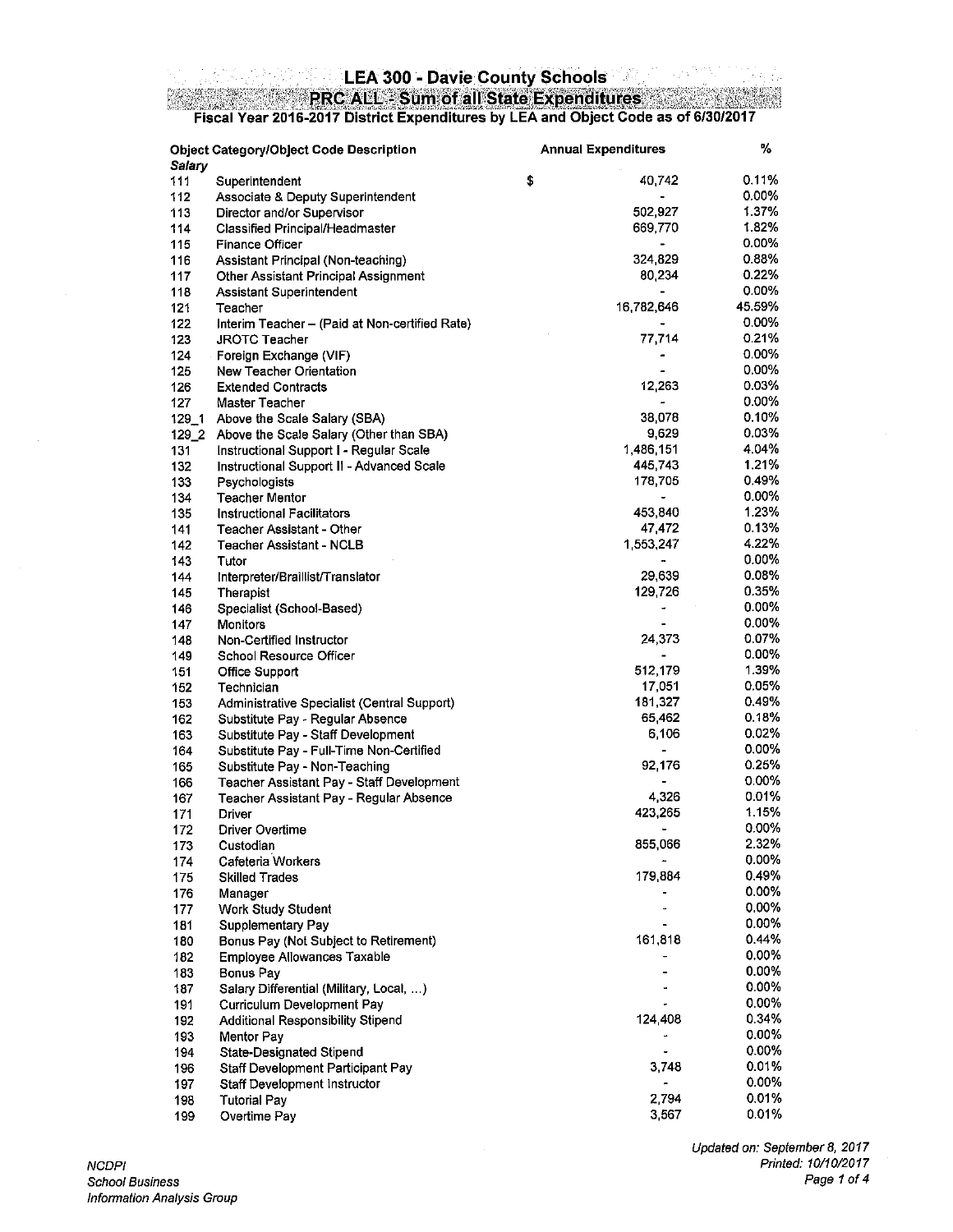| <b>Example 2004</b> - Davie County Schools -<br>しばえなり ひんしょ あたりこうさ                  |  |
|------------------------------------------------------------------------------------|--|
| <b>PRC ALL - Sum of all State Expenditures</b>                                     |  |
| Fiscal Year 2016-2017 District Expenditures by LEA and Object Code as of 6/30/2017 |  |

| <b>Object Category/Object Code Description</b> |           | <b>Annual Expenditures</b> |            | ₩      |
|------------------------------------------------|-----------|----------------------------|------------|--------|
|                                                | Subtotal: |                            | 25.520.905 | 69.33% |

 $\mathcal{A}^{\mathcal{A}}$ 

 $\frac{1}{2}$ 

 $\sim$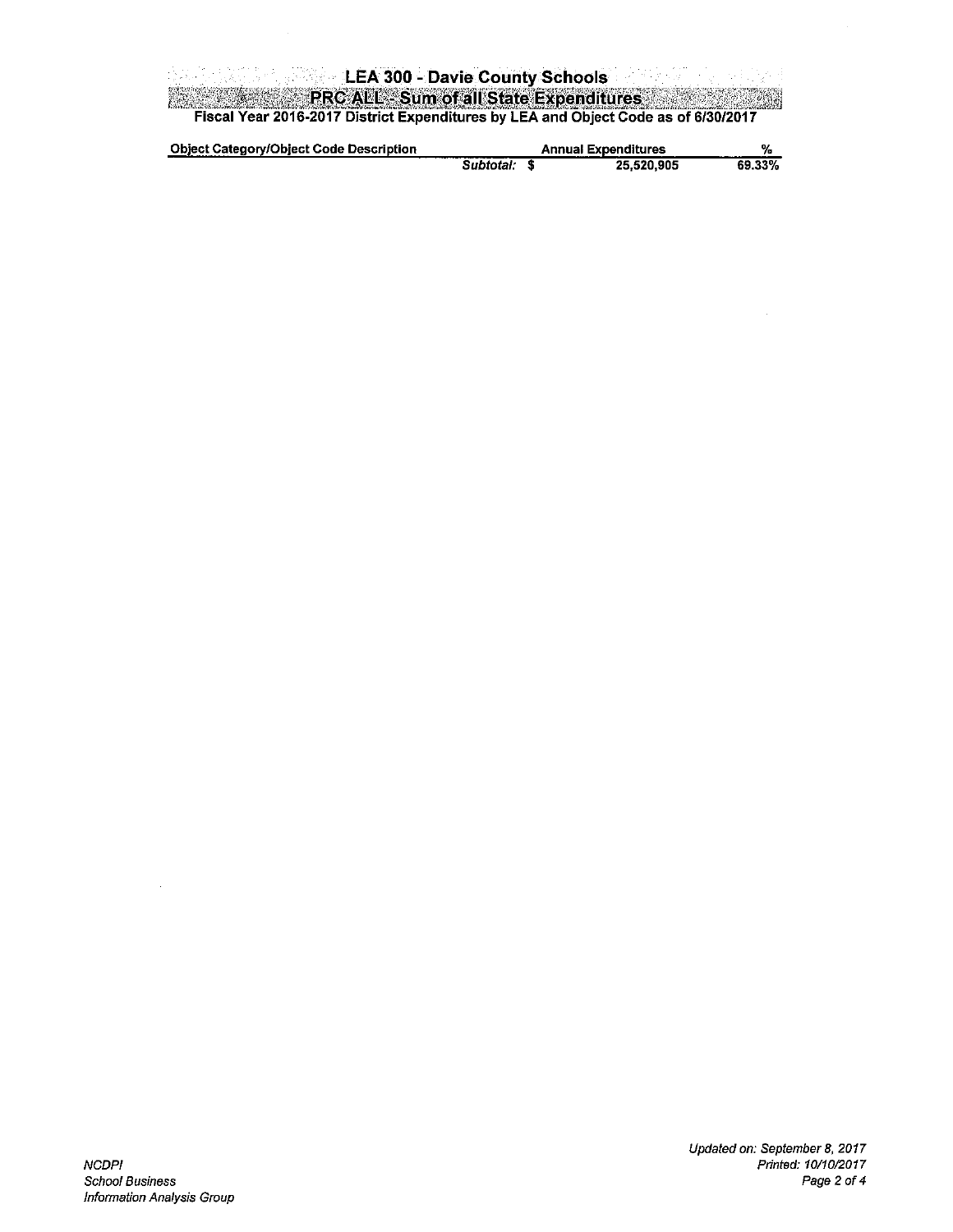# LEA 300 - Davie County Schools<br>PRC ALL - Sum of all State Expenditures<br>Fiscal Year 2016-2017 District Expenditures by LEA and Object Code as of 6/30/2017

|     | <b>Object Category/Object Code Description</b><br><b>Employee Benefits</b> |              | <b>Annual Expenditures</b> | ℅        |
|-----|----------------------------------------------------------------------------|--------------|----------------------------|----------|
| 211 | Employer's Social Security - Regular                                       |              | \$<br>1,847,595            | 5.02%    |
| 221 | Employer's Retirement - Regular                                            |              | 4,104,775                  | 11.15%   |
| 229 | <b>Other Retirement Cost</b>                                               |              |                            | 0.00%    |
| 231 | <b>Employer's Hospitalization Insurance</b>                                |              | 3,351,823                  | 9.11%    |
| 232 | Employer's Workers' Comp Insurance                                         |              |                            | 0.00%    |
| 233 | Employer's Unemployment Insurance                                          |              |                            | 0.00%    |
| 184 | <b>Longevity Pay</b>                                                       |              | 113,894                    | 0.31%    |
| 185 | Bonus Leave Pay                                                            |              | 18,333                     | 0.05%    |
| 186 | Short Term Disability Pay                                                  |              | (6,991)                    | $-0.02%$ |
| 188 | Annual Leave Pay                                                           |              | 186,064                    | 0.51%    |
| 189 | Short Term Disability Pay - First Six Months                               |              | 21,421                     | 0.06%    |
|     |                                                                            | Subtotal:    | \$<br>9,636,914            | 26.18%   |
|     | <b>Purchased Services</b>                                                  |              |                            |          |
| 311 | <b>Contracted Services</b>                                                 |              | \$<br>232,222              | 0.63%    |
| 312 | Workshop Expenses/Allowable Travel                                         |              | 26,454                     | 0.07%    |
| 313 | <b>Advertising Cost</b>                                                    |              | ٠                          | $0.00\%$ |
| 314 | Printing and Binding Fees                                                  |              |                            | 0.00%    |
| 315 | <b>Reproduction Costs</b>                                                  |              |                            | 0.00%    |
| 317 | Psychological Contract Services                                            |              |                            | 0.00%    |
| 318 | Speech and Language Contracted Services                                    |              |                            | 0.00%    |
| 319 | Other Professional/Technical Services                                      |              | 9,031                      | 0.02%    |
| 321 | Public Utilities - Electric Services                                       |              | 7,061                      | 0.02%    |
| 322 | <b>Public Utilities - Natural Gas</b>                                      |              |                            |          |
| 323 |                                                                            |              | 1,290                      | 0.00%    |
|     | Public Utilities - Water/Sewer                                             |              | 983                        | $0.00\%$ |
| 324 | Waste Management                                                           |              | $\overline{\phantom{0}}$   | 0.00%    |
| 326 | Contracted Repairs - Equipment                                             |              | 807                        | 0.00%    |
| 327 | Rentals/Leases                                                             |              |                            | 0.00%    |
| 331 | Pupil Transportation - Contracted                                          |              | 397,100                    | 1.08%    |
| 332 | <b>Travel Reimbursement</b>                                                |              | 5,197                      | 0.01%    |
| 333 | Field Trips                                                                |              | 13,797                     | 0.04%    |
| 341 | Telephone                                                                  |              | 512                        | $0.00\%$ |
| 342 | Postage                                                                    |              | 183                        | 0.00%    |
| 343 | Telecommunications Services                                                |              | 12,400                     | 0.03%    |
| 344 | <b>Mobile Communication Costs</b>                                          |              | -                          | 0.00%    |
| 351 | <b>Tuition Reimbursements</b>                                              |              | 12,431                     | 0.03%    |
| 352 | <b>Employee Education Reimbursement</b>                                    |              |                            | 0.00%    |
| 353 | Certification/Licensing Fees                                               |              |                            | 0.00%    |
|     | <b>Supplies &amp; Materials</b>                                            | Subtotal: \$ | 719,467                    | 1.95%    |
| 411 | <b>Supplies and Materials</b>                                              |              | \$<br>327,780              | 0.89%    |
| 413 | <b>Other Textbooks</b>                                                     |              | 58,808                     | 0.16%    |
| 414 | <b>Library Books</b>                                                       |              | 439                        | 0.00%    |
| 418 | Computer Software and Supplies                                             |              | 137,859                    | 0.37%    |
| 421 | <b>Fuel for Facilities</b>                                                 |              |                            | 0.00%    |
| 422 | Repair Parts, Materials & Labor                                            |              | 58,639                     | 0.16%    |
| 423 | Gas/Diesel Fuel                                                            |              | 25,005                     | 0.07%    |
| 424 | Юil                                                                        |              | 1,752                      | $0.00\%$ |
| 425 | <b>Tires and Tubes</b>                                                     |              | 21,897                     | 0.06%    |
| 451 | Food Purchase                                                              |              |                            | $0.00\%$ |
| 459 | Other Food Purchases                                                       |              | 172                        | $0.00\%$ |
| 461 | Furniture and Equipment                                                    |              | 33,877                     | 0.09%    |
| 462 | <b>Computer Equipment</b>                                                  |              | 210,144                    | 0.57%    |
| 471 | Sales and Use Tax Expense                                                  |              | 12,000                     | 0.03%    |
| 472 | Sales and Use Tax Refund                                                   |              | (772)                      | $0.00\%$ |
|     |                                                                            |              |                            | 2.41%    |
|     |                                                                            | Subtotal: \$ | 887,601                    |          |

N.X.  $\mathbf{z} \rightarrow \mathbf{z}$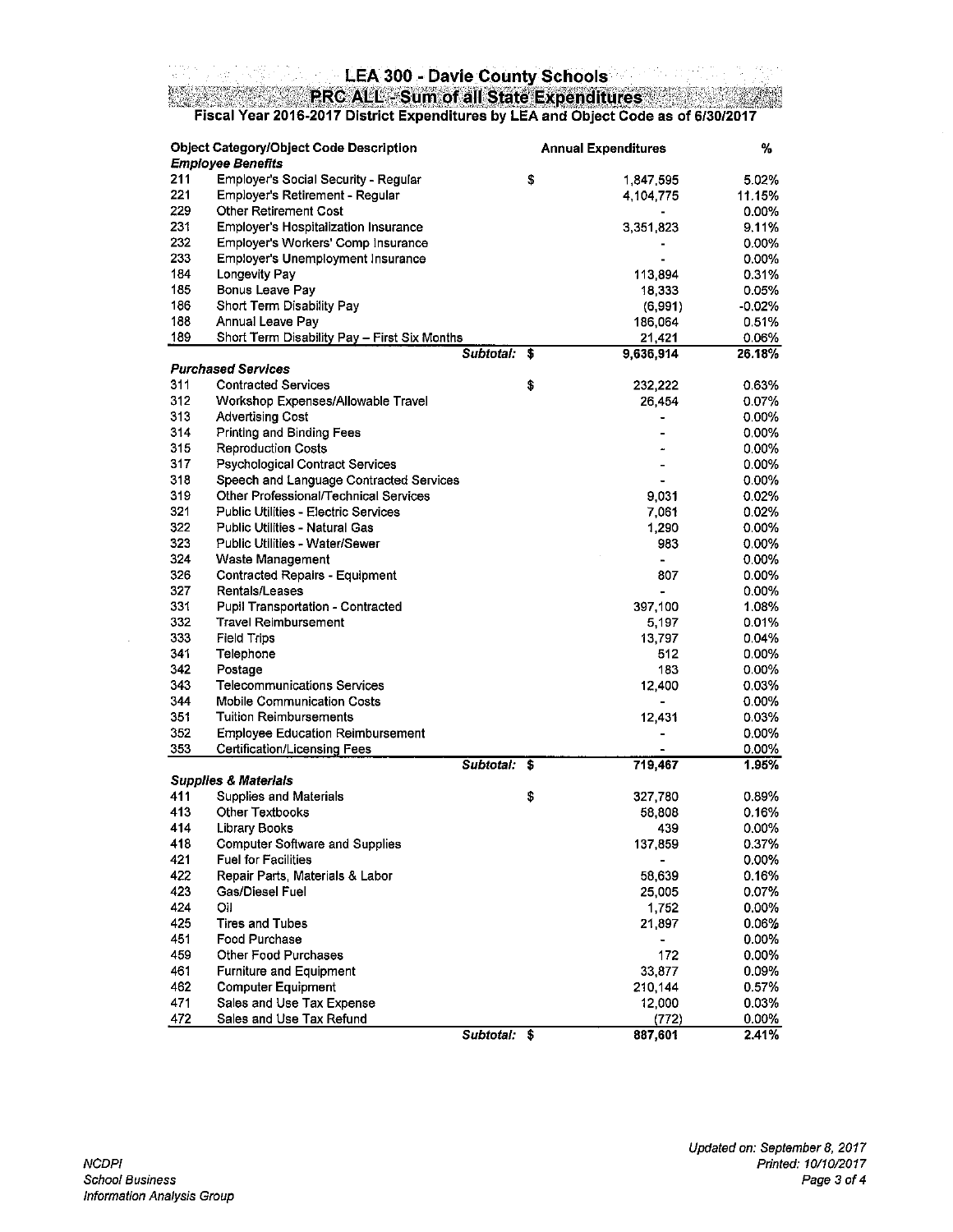### **LEA 300 - Davie County Schools**

PRC ALL - Sum of all State Expenditures

Fiscal Year 2016-2017 District Expenditures by LEA and Object Code as of 6/30/2017

|       | <b>Object Category/Object Code Description</b><br>Capital Outlay |                 |    | <b>Annual Expenditures</b> | $\mathcal{V}_0$ |
|-------|------------------------------------------------------------------|-----------------|----|----------------------------|-----------------|
| 541   | Purchase of Equipment                                            |                 |    | 19,183                     | 0.05%           |
| 542   | Purchase of Computer Hardware                                    |                 |    |                            | 0.00%           |
| 551   | Purchase of Vehicles                                             |                 |    | 24,183                     | 0.07%           |
| 552   | License and Title Fees                                           |                 |    | 36                         | $0.00\%$        |
|       |                                                                  | Subtotal: \$    |    | 43,401                     | 0.12%           |
| Other |                                                                  |                 |    |                            |                 |
| 361   | Membership Dues and Fees                                         |                 | \$ |                            | $0.00\%$        |
| 362   | Dues and Fees                                                    |                 |    |                            | $0.00\%$        |
| 363   | Assessments/Penalties                                            |                 |    |                            | 0.00%           |
| 371   | Liability Insurance                                              |                 |    |                            | 0.00%           |
| 372   | Vehicle Liability Insurance                                      |                 |    |                            | $0.00\%$        |
| 373   | Property Insurance                                               |                 |    |                            | 0.00%           |
| 375   | Insurance and Judgments                                          |                 |    |                            | $0.00\%$        |
| 378   | Scholastic Accident Insurance                                    |                 |    |                            | $0.00\%$        |
| 379   | Other Insurance & Judgments                                      |                 |    | 2,280                      | 0.01%           |
| 715   | Transfers to Multiple Enterprise Fund                            |                 | \$ |                            | 0.00%           |
|       |                                                                  | Subtotal:       | Ś  | 2,280                      | 0.01%           |
|       |                                                                  | Grand Total: \$ |    | 36,810,568                 | 100.00%         |

100.00%

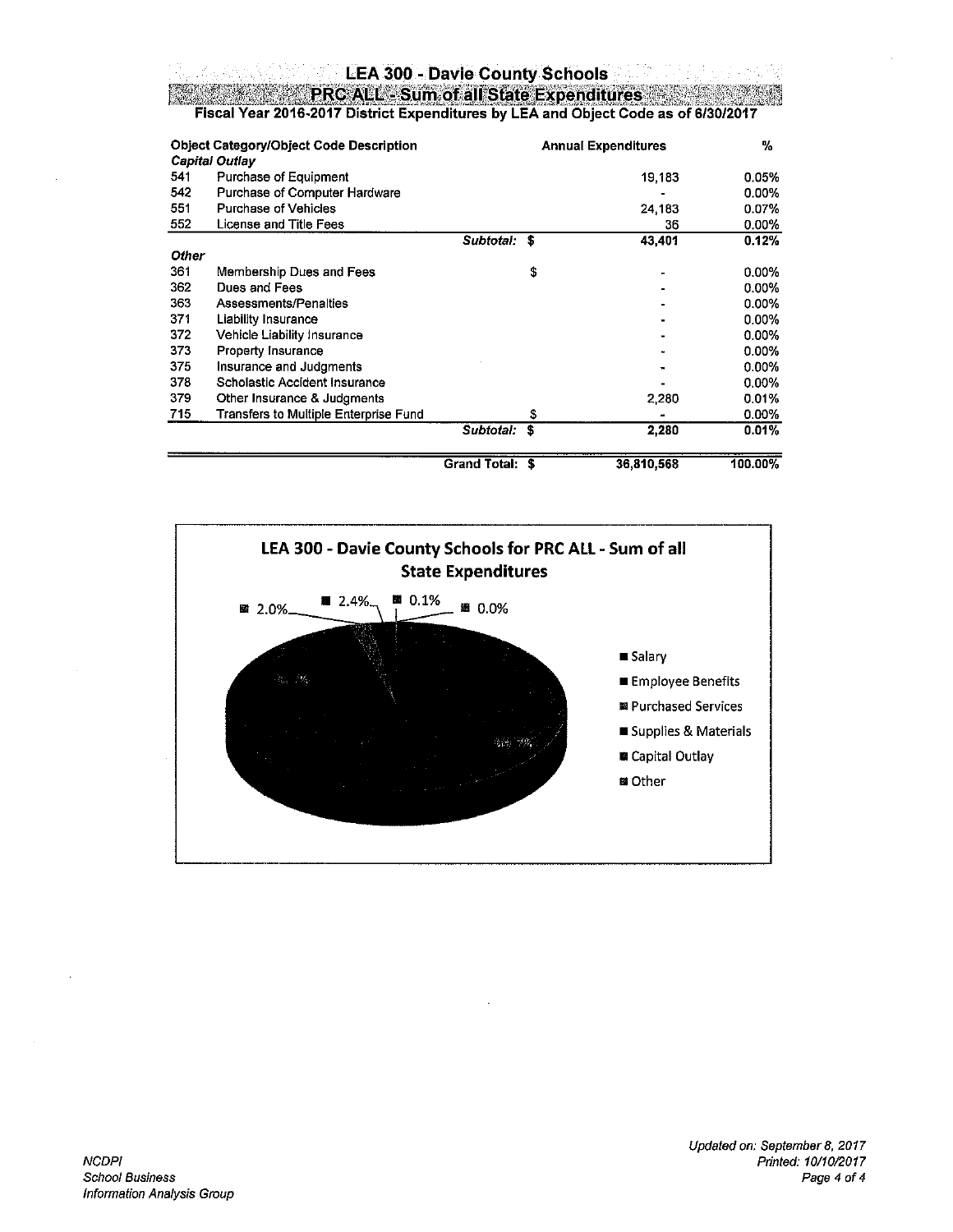(3) A description of each allotment transfer that increased or decreased the initial allotment amount by more than five percent (5%) and the educational priorities that necessitated the transfer.

Davie County Schools uses the Local Education Agency Budgetary Flexibility that is provided to schools. This flexibility enables Davie County Schools to maximize the use of our state allotments in an effort to reach our educational priorities.

The following transfers increased or decreased the initial allotment amounts in 2016-17:

Non-Instructional Support allotment was increased with funds from the following allotments: Academically/Intellectually Gifted, Limited English Proficiency and At-Risk Student Services. These transfers provided additional funds for the salaries and benefits of non-instructional support personnel.

Classroom Materials/Instructional Supplies and Equipment allotment was increased with funds from the following allotments: Textbooks. These transfers provided additional funds for the purchase of classroom materials/instructional supplies and equipment, and digital resources.

CTE Program Support allotment was increased with funds from the following allotments: CTE Months of Employment. These transfers provided additional funds for the purchase of CTE supplies, materials and equipment.

Waiver for Certified Personnel was increased with funds from the following allotments: Non-Instructional Support, Low Wealth Supplemental Funding and Classroom Materials/Instructional Supplies and Equipment. These transfers provided additional funds for the salary and benefits of two teachers.

 $\sim 10^{-11}$ 

 $\sim$ 

 $\mathcal{A}^{\mathcal{A}}$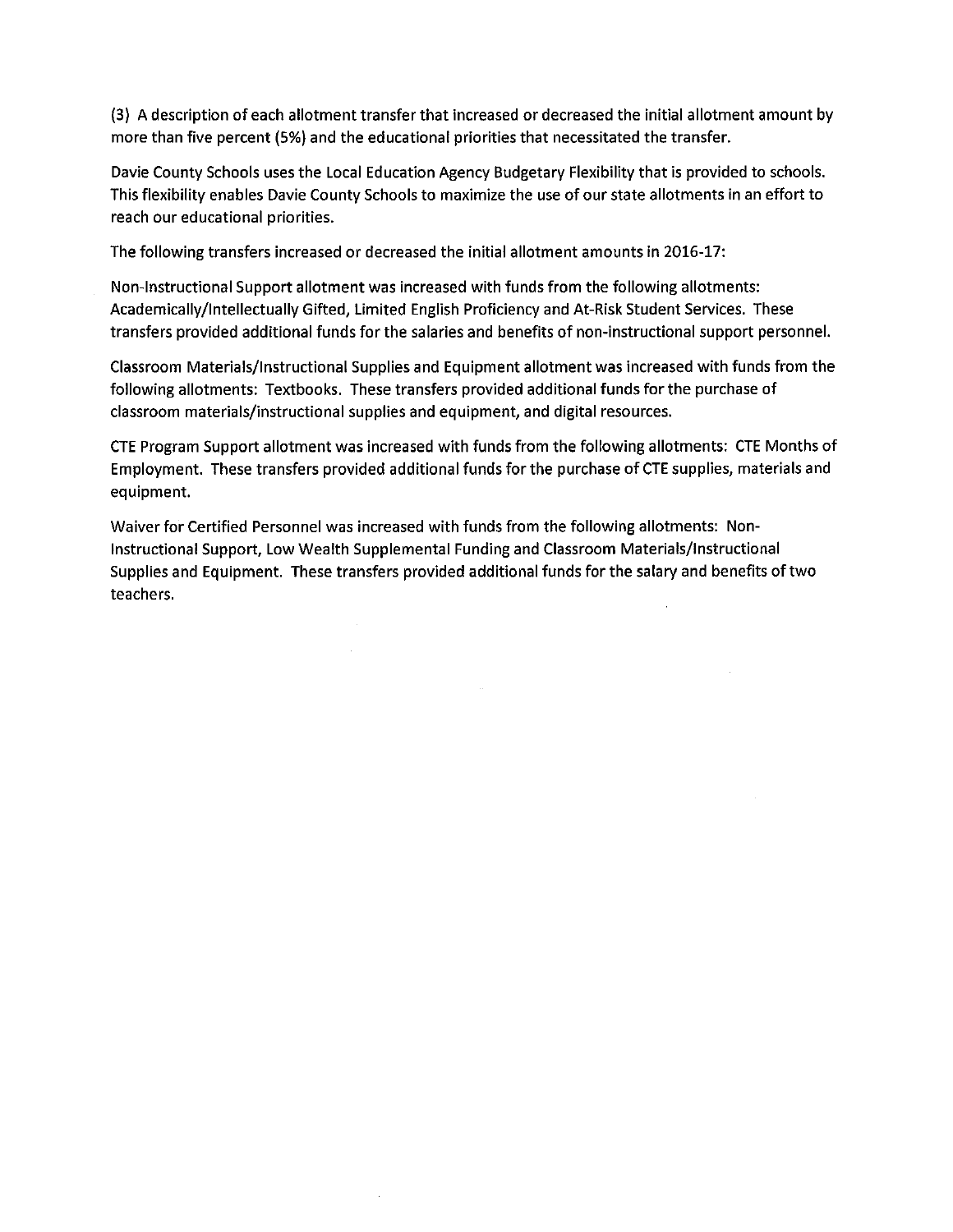(4) A description of any transfer of funds from the textbook and digital resources allotment into another allotment category with an explanation of why the transfer from the textbooks and digital resources allotment was made to a different allotment category.

Davie County Schools transferred textbook funds into Classroom Materials/Instructional Supplies and Equipment for the purpose of purchasing classroom materials, instructional supplies, instructional equipment, and digital resources.

 $\sim$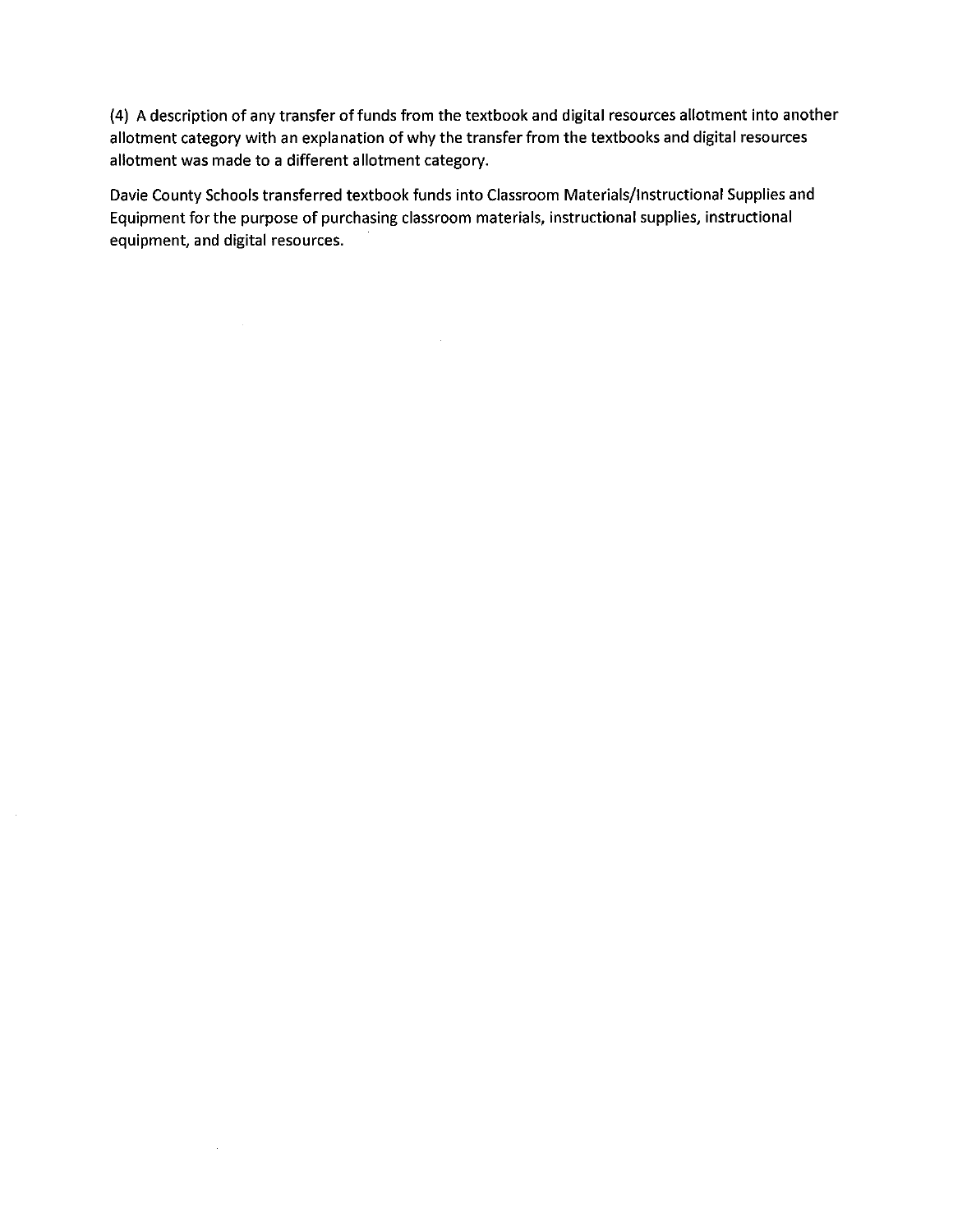| Sort Key | Unique ID                | <b>FY</b> | Transfer LEA |     | <b>LEA Name</b> |            | Transfer Transfer from              |            | Transfer Transfer to                | Initial Allotment | <b>Initial Allotment</b> |             | √eed           | <b>Purpose</b> | <b>Purpose</b> |
|----------|--------------------------|-----------|--------------|-----|-----------------|------------|-------------------------------------|------------|-------------------------------------|-------------------|--------------------------|-------------|----------------|----------------|----------------|
| (DPI     | (FY-LEA-PRCfrom-PRCto-   |           | Type         |     |                 | lfrom      |                                     |            |                                     |                   |                          | Amount      | <b>Explana</b> | Code           | <b>Dollar</b>  |
| Index)   | -TransAmount)            |           |              |     |                 | <b>PRC</b> | <b>PRC Name</b>                     | <b>PRC</b> | <b>PRC Name</b>                     | $ $ (from PRC)    | (to PRC)                 |             |                |                | <b>Amount</b>  |
|          | 2269 201730000006115122  |           | 2017 Dollar  | 300 | Davie County    | 000        | Textbooks                           | 061        | Classroom Mat., Inst. Supp., Equip. | 260,697           | 192,595                  | 15,122 YES  |                | 5110           | 15,122         |
|          | 3029 201730000006118641  |           | 2017 Dollar  | 300 | Davie County    | 000        | Textbooks                           | 061        | Classroom Mat., Inst. Supp., Equip. | 260,697           | 192,595                  | 18,641 YES  |                | 5110           | 18,641         |
|          | 2495 2017300000061260153 |           | 2017 Dollar  | 300 | Davie County    | 000        | Textbooks                           | 061        | Classroom Mat., Inst. Supp., Equip. | 260,697           | 192,595                  | 260,153 YES |                | 5110           | 80,000         |
|          | 2495 2017300000061260153 |           | 2017 Dollar  | 300 | Davie County    | 000        | Textbooks                           | 061        | Classroom Mat., Inst. Supp., Equip. | 260,697           | 192,595                  | 260,153 YES |                | 5110           | 58,000         |
|          | 2495 2017300000061260153 |           | 2017 Dollar  | 300 | Davie County    | 000        | Textbooks                           | 061        | Classroom Mat., Inst. Supp., Equip. | 260,697           | 192,595                  | 260,153 YES |                | 5110           | 122,153        |
|          | 2267 201730003101018907  |           | 2017 Dollar  | 300 | Davie County    | 031        | Low Wealth Supplemental Funding     | 010        | Waiver For Cert. Personnel          | 143,441           | $\sim$                   | 18,907 YES  |                | 5110           | 18,907         |
|          | 2556 2017300034003331376 |           | 2017 Dollar  | 300 | Davie County    | 034        | Academically/Intellectually Gifted  | 003        | Non-Instructional Support           | 331,376           | 1,518,055                | 331,376 YES |                | 6540           | 200,000        |
|          | 2556 2017300034003331376 |           | 2017 Dollar  | 300 | Davie County    | 034        | Academically/Intellectually Gifted  | 003        | Non-Instructional Support           | 331,376           | 1,518,055                | 331,376 YES |                | 6540           | 131,376        |
|          | 2271 2017300054003133744 |           | 2017 Dollar  | 300 | Davie County    | 054        | <b>Limited English Profiency</b>    | 003        | Non-Instructional Support           | 181,429           | 1,518,055                | 133,744 YES |                | 5403           | 31,945         |
|          | 2271 2017300054003133744 |           | 2017 Dollar  | 300 | Davie County    | 054        | <b>Limited English Profiency</b>    | 003        | Non-Instructional Support           | 181,429           | 1,518,055                | 133,744 YES |                | 5403           | 101,799        |
|          | 3028 201730006100010465  |           | 2017 Dollar  | 300 | Davie County    | 061        | Classroom Mat., Inst. Supp., Equip. | 000        | Textbooks                           | 192,595           | 260,697                  | 10,465 YES  |                | 5110           | 10,465         |
|          | 2270 201730006101076583  |           | 2017 Dollar  | 300 | Davie County    | 061        | Classroom Mat., Inst. Supp., Equip. | 010        | Waiver For Cert. Personnel          | 192,595           | $\sim$                   | 76,583 YES  |                | 5110           | 49,248         |
|          | 2270 201730006101076583  |           | 2017 Dollar  | 300 | Davie County    | 061        | Classroom Mat., Inst. Supp., Equip. | 010        | Waiver For Cert. Personnel          | 192,595           | $\sim$                   | 76,583 YES  |                | 5110           | 27,335         |
|          | 2268 201730006900378643  |           | 2017 Dollar  | 300 | Davie County    | 069        | At-Risk Student Services            | 003        | Non-Instructional Support           | 1,132,681         | 1,518,055                | 78,643 YES  |                | 5830           | 37,296         |
|          | 2268 201730006900378643  |           | 2017 Dollar  | 300 | Davie County    | 069        | At-Risk Student Services            | 003        | Non-Instructional Support           | 1,132,681         | 1,518,055                | 78,643 YES  |                | 5820           | 41,347         |
|          |                          |           |              |     |                 |            |                                     |            |                                     |                   |                          |             |                |                |                |
|          |                          |           |              |     |                 |            |                                     |            |                                     |                   |                          |             |                |                |                |
|          |                          |           |              |     |                 |            |                                     |            |                                     |                   |                          |             |                |                |                |